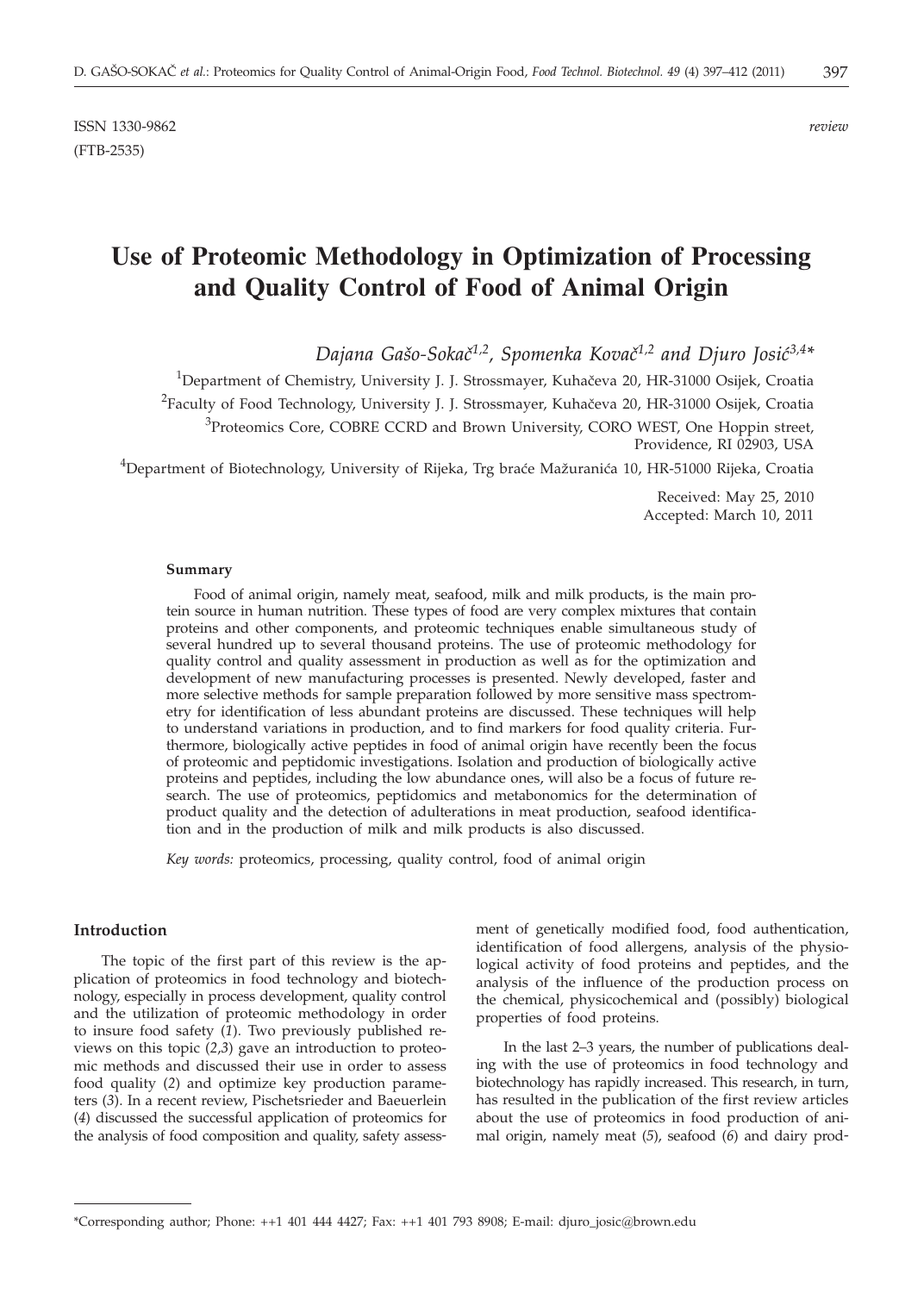ucts (*7*), the role of functional proteomics in lipid research (*8*), and also applications of proteomics in the manufacturing of fermented dairy products (*9*)*.* Recent advances in whole genome sequencing of some plant species that are important for human nutrition have removed the major obstacle for the use of proteomic methods in order to support the optimization of production processes, quality assurance and quality control of food of plant origin (*10–12*).

In fermented food of animal origin such as meat, milk and milk products, changes in the proteome of the substrate (*e.g*. sausages or fermented milk products) and in the starter culture microorganisms (*e.g*. milk bacteria in milk fermentation and cheese production, and bacterial and mixed microflora in fermented meat products) as well as their interaction play a crucial role in the quality of the final product (*9,13,14*)*.*

Finally, organic food of both plant and animal origin plays an increasingly important role in the food market in the developed countries, particularly in the European Union and North America, therefore proteomics is used for the identification and quality assurance of organic food, and the discovery of potentially fake organic products (*15,16*)*.*

## **Meat and Meat Products**

As defined by consumers, tenderness, juiciness, flavour and colour are the most important quality features of meat (*4*). Especially for pork and poultry, water-holding capacity is an additional very important quality trait that is closely related to *postmortem* fluctuations in meat proteome. These changes have recently been investigated by the use of proteomic methods (*4,5,17–20*).

The content and composition of the intramuscular connective tissue is an additional, frequently neglected factor that significantly influences meat quality, especially the tenderness of cooked meat (*21*). The content and relative concentration of different types of collagen vary and are dependent on the type of meat (*22,23*)*.* Proteolysis is responsible for degradation of collagen and other components of intramuscular connective tissue (*e.g*. proteoglycans) during *postmortem* storage of meat. This phenomenon is also partially responsible for increased tenderness of meat after conditioning. Turnover of connective tissue, especially the turnover of different types of collagen seems to be controlled by matrix proteinases and their specific inhibitors (*24,25*). However, the role of these proteins in controlling meat quality still needs to be better explored. In conclusion, connective tissue containing different collagen types, proteoglycans and other matrix proteins is responsible for the so-called 'background' feature of the meat. Consequently, additional identification and quantitation of collagens and collagen proteolysis, also by use of proteomic methods, is necessary.

As discussed above, intramuscular connective tissue is only one of the factors that influence the tenderness and juiciness of meat products. These traits are further influenced by both genetics and environmental factors, and *pre*- and *postmortem* treatments. The knowledge gained by exploring and understanding the variations in the proteome in connection with certain quality and/or processing parameters can be successfully used in order to optimize the production of meat (*5,9,17,20*)*.*

According to Hollung *et al.* (*5*) and Bendixen (*17*), in meat science and technology proteomics can be used for: (*i*) proteome mapping and meat identification; (*ii*) determination of proteome changes due to genetic variations; (*iii*) determination of changes due to pre-slaughter conditions; (*iv*) determination of *postmortem* changes; (*v*) study of changes associated with meat quality traits; (*vi*) peptidomics – study and detection of changes in peptide composition during meat storage and processing (*26*); (*vii*) quality assessment of dry-cured and fermented meat products.

Further topics that will be discussed are meat spoilage, especially during handling and distribution (*27*) and the use of microbial starter cultures for production of fermented and dry-cured meat products (*28,29*)*.* Food safety issues, especially toxicological and microbiological safety of meat and meat products, have already been discussed (*1*), but some additional points regarding the use of proteomics in the identification of recently recognized safety hazards, such as avian and swine flu, will also be mentioned (*30*)*.*

## *Proteome mapping and meat identification*

Proteomic methods have become crucial tools for identification of the meat origin (*5,31*). Because of the economic importance of these products, most proteomic investigations have been performed on beef (*3,5,32*) and pork meat (*5,18,20*). Murgiano *et al.* (*20*) and Hollung *et al.* (*33*) investigated the proteome in meat originating from pigs of different breeds. In this investigation, after extraction from the sample, proteins were separated by 2D electrophoresis and identified by mass spectrometry. Altogether, 1125 protein spots were analyzed, and a total of 63 proteins that were different in two different breeds were identified (*33*). The proteome of bovine skeletal muscle was investigated by Bouley *et al.* (*34*) and changes in the abundance of 13 proteins as a consequence of changes in muscle phenotype were identified. Morzel *et al.* (*35*) gave a thorough investigation of the protein composition of the *longissimus thoracis* of 'Blonde d'Aquitaine' young bulls. They found that the abundance of the enzyme succinate dehydrogenase was the best predictor (or biomarker) of meat tenderness. Ovine muscle proteome was analyzed by Hamelin *et al.* (*36*) in order to investigate muscle hypertrophy, which is important for the increase of the size of muscle cells. A possible role of transferrin and  $\alpha$ -1-antitrypsin in myogenic proliferative signalling and yield of muscle proteins was discussed. The proteome of chicken skeletal muscle during growth was investigated by Doherty *et al.* (*37*), and 51 proteins were identified. Unfortunately, some of the low abundance proteins detected by 2D electrophoresis and matrix-assisted laser desorption/ionization time of flight (MALDI-TOF) mass spectrometry could not be identified because of the lack of chicken genome sequence.

Plant proteins, mostly originating from soybean, are frequently added to processed meat products either for economic reasons or to improve their functional properties. Leitner *et al.* (*38*) used liquid chromatography-mass spectrometry (LC-MS) and liquid chromatography-tandem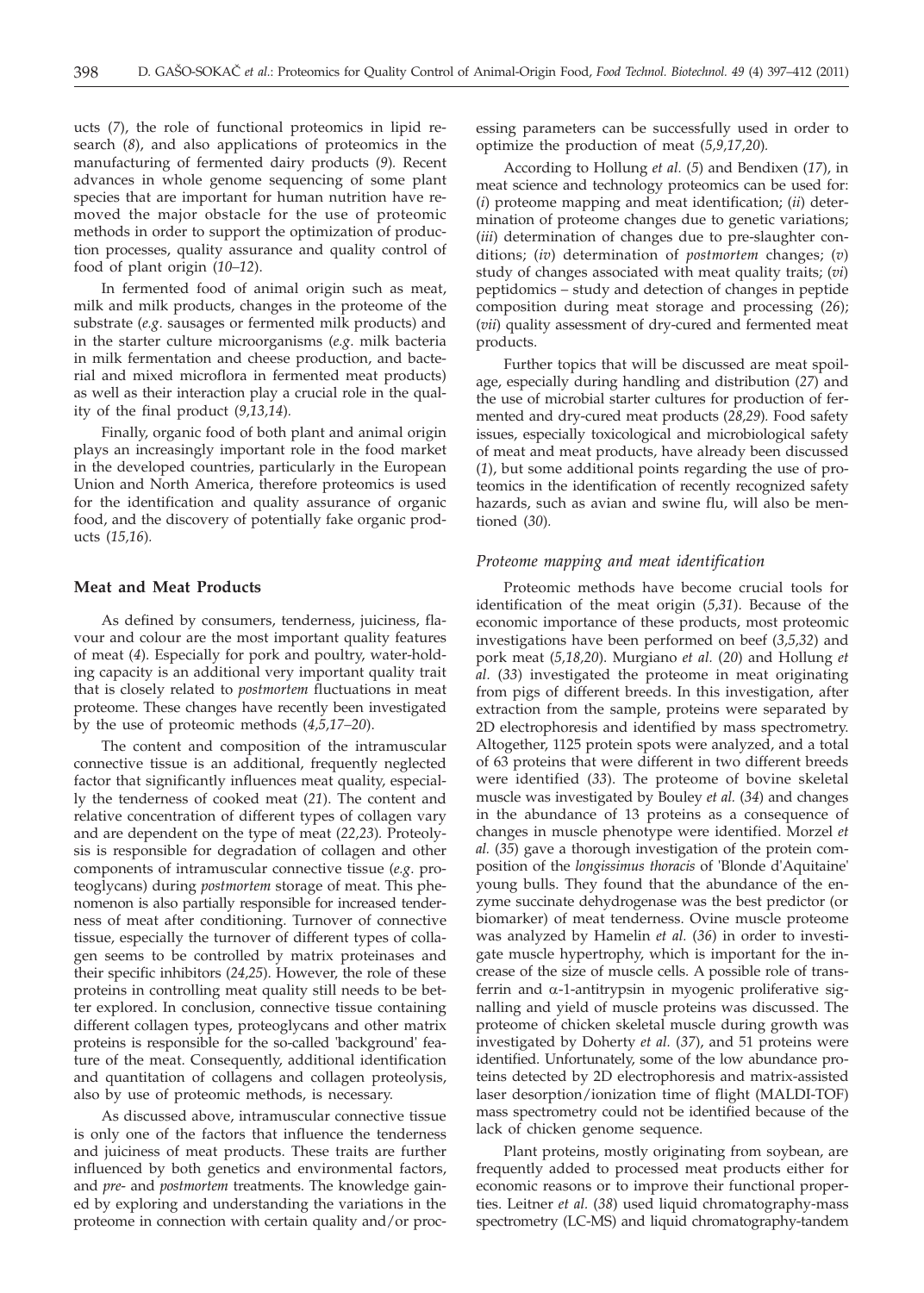mass spectrometry (LC-MS/MS) in order to detect soybean proteins in meat products. In all soybean proteincontaining meat samples, the plant protein glycinin G4 subunit A4 was identified, and this protein can be used as a target for simpler analytical methods in order to identify the addition of soybean proteins to meat products, and possible adulteration of meat and meat products.

# *Determination of proteome changes due to genetic variations*

Genetic variation in animals, most often due to human selection, causes phenotypic differences that can be studied by use of genomics and proteomics (*5,20*). In cattle, breeds selected for milk production are different from meat-producing ones. The Holstein Friesian and Chianina cattle breeds are representative examples of animals that have undergone extreme selection for milk and meat traits, respectively. Quantitative comparison of the proteome in liver samples from these two cattle breeds resulted in thirty-nine differently expressed proteins (about 7 % out of over 550 identified ones) (*39*). Proteomic differences that are dependent on pig breed have also been detected (*20,33*). Again, out of over 1200 identified proteins, approx. 8 % were differently expressed when the proteomes of two different pig breeds, Norwegian Landrace and Duroc, were compared. In chicken, significant differences in the skeletal muscle proteome were detected in animals selected for meat production when compared to those selected for egg production (*37*).

# *Determination of proteome changes due to pre-slaughter conditions*

The treatment of animals before slaughter (pre-slaughter conditions) significantly influences meat quality by modulating important parameters, such as water-holding capacity of pork meat and beef tenderness (*5*). Lametsch *et al.* (*40*) and Morzel *et al.* (*41*) detected several differently expressed proteins in the meat of pigs that were exposed to different pre-slaughter conditions. They argue that these proteins are responsible for lower meat quality in inappropriately treated pigs. Roncada *et al.* (*42*) have demonstrated that a blood serum proteome analysis of pigs can be used to monitor animal pre-slaughter treatment, and some proteins, mostly acute-phase proteins such as haptoglobin, annexin A6, apolipoprotein A1 and fetuin, can be used as biomarkers of the immunological and welfare conditions of pigs. By use of nuclear magnetic resonance (NMR)-based metabonomics investigation, Bertram *et al.* (*43*) showed that improper treatment before slaughter causes changes in the plasma metabolite profile in pigs, which could be ascribed primarily to an increased concentration of plasma lactate. A resting period of 1–3 hours prior to slaughter reversed these stress-induced perturbations. The pre-slaughter conditions examined are not identical to improper cattle treatment (*44*) or illegal treatment with antibiotics or performance enhancing agents (*45*), which have been discussed elsewhere (*1*).

## *Determination of postmortem changes*

The study of *postmortem* changes in proteomes has significantly contributed to an increased understanding of the biochemical mechanisms behind the facts about meat quality, such as tenderness and colour of beef and water-holding capacity of pork and poultry meat. For beef and pork meat, a few genetic markers for lower meat quality have been identified, and they have been used to remove susceptible animals from the herd. Some of these markers are linked to aberrant calcium regulation in early *postmortem* muscle (*46*).

*Postmortem* changes during storage of both beef and pork have been the object of extensive studies, and the calpain system is believed to be important for the degradation of myofibrilar proteins and development of tenderness (*5*). Among the proteins degraded by these proteolytic enzymes are desmin, actin, myosin, troponin, tropomyosin and thioredoxin. Different isoforms of troponin and their fragmentation during beef storage have been the subject of recent studies (*47,48*). However, other proteins, such as chaperones and enzymes involved in energy metabolism, also seem to play a role in meat aging and tenderization (*49–51*). In a recent study, Laville *et al.* (*52*) have followed proteomic changes in soluble and insoluble protein fractions during meat aging of both tough and tender beef (Fig. 1).

They found that the solubility of some cytoplasmic proteins, such as heat shock proteins and glycolytic enzymes, decreases. Some enzymes and structural proteins were fragmented, and some full-length proteins, such as actin and troponin, were released from cellular structures like membranes and the myofibrilar network. In tender meat immediately after slaughter, the abundance of protein from the mitochondrial membrane and other apoptosis-linked processes suggested that programmed cellular death had occurred. However, a direct link between the presence of apoptotic markers and meat shear force (tender and tough meat) still has to be confirmed (Fig. 1).

Small heat shock proteins, such as HSP27 (*37*) and HSP20 (*53*), have also been extensively studied as members of a hypothetical underlying cellular mechanism with consequences on tenderness development during meat storage. As discussed above, the additional degradation of collagen and other components of intramuscular connective tissue during *postmortem* storage of meat is responsible for the so-called 'background' feature and increased tenderness of meat after conditioning (*21*).

#### *Study of changes associated with meat quality traits*

Oxidation (*54*) and microbial contamination (*30*) are the two leading causes of quality deterioration of meat. Meat colour is one of the most important quality attributes that influences consumer's decisions at the point- -of-sale. Carbon monoxide (CO) reacts with myoglobin to form carboxymyoglobin. This reaction provides the stable red colour of fresh meat, similar to oxymyoglobin (*55*). Further oxidation of proteins, lipids and other meat components can have significant negative impacts on meat colour and taste (*54*). By use of a combined immunologic and proteomic approach, Stagsted *et al.* (*56*) identified several reactive water-soluble ( $\alpha$ -enolase) and insoluble (actin) proteins in chicken muscle. They also demonstrated differential susceptibility of water-soluble muscle proteins towards oxidation in animals fed with a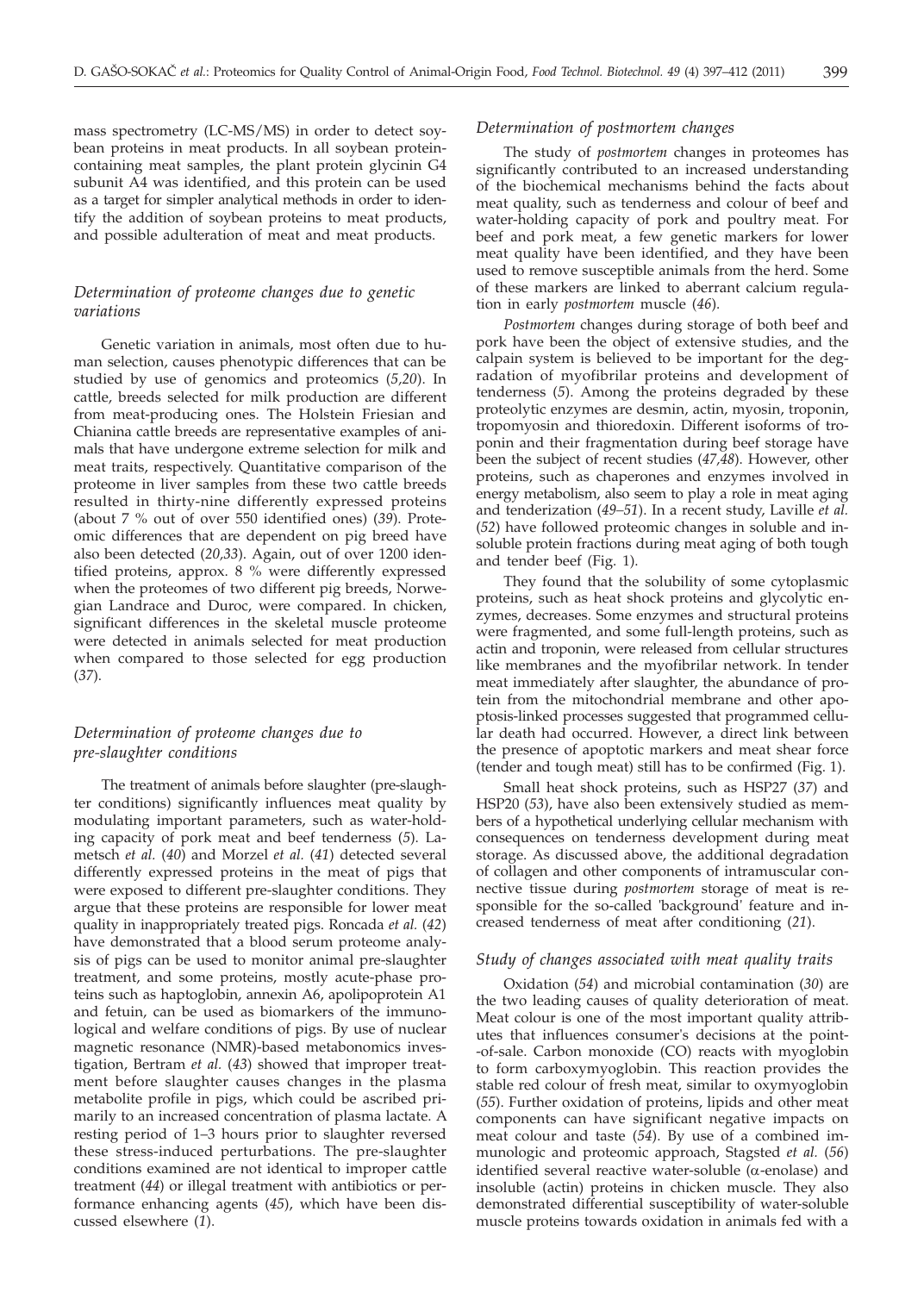

**Fig. 1.** Workflow in the proteome analysis using 2D electrophoresis or chromatographic separation methods and mass spectrometry: 1. animal or sample chosen for the analysis; 2. sample extraction; 3. isoelectric focusing or first chromatographic step; 4. SDS-PAGE or next chromatographic step as a second dimension; 5. alignments and comparisons of the images; 6. data analysis; 7. data interpretation and selection of significantly changed proteins; 8. extraction of significantly changed protein spots; 9. protein identification by mass spectrometry; 10. interpretation of the results. Reproduced from Hollung *et al.* (*5*) with permission from Elsevier Ltd, copyright 2007

low-antioxidant diet compared to animals fed with a diet supplemented with antioxidant-rich food, such as fruits and vegetables (*56*)*.* Frederiksen *et al.* (*57*) showed that a species of myofibrilar muscle protein myosin from pork can be oxidized by hypervalent myoglobin species. This reaction was followed by cross-linking of myosin. Oxidized myosin in the cell could be visualized by use of fluorescence microscopy. Most of the oxidized protein was localized in plasma membranes (*54*). These data are in contrast to the results of other investigations that were obtained by use of proteomic techniques. According to Marcos *et al.* (*58*) the most labile proteins of *postmortem* muscle are those of the sarcoplasm, and most oxidized proteins were detected in this organelle and in mitochondria. Marcos' group also demonstrated that the protein fraction from the sarcoplasmic reticulum plays a key role in colour development, water-holding capacity and protein solubility of beef (*58*). Newly introduced high-level oxygen packing for fresh meat can also cause protein oxidation and formation of protein aggregates through both covalent and non-covalent intermolecular bonds (*59*) as described above (*57*).

# *Peptidomics – study and detection of changes in peptide composition during meat storage and processing*

Until recently, almost all proteomic studies in meat science were based on a combination of 2D electrophoresis and mass spectrometry (*1,4,5*)*.* Only a few studies used

liquid chromatography as a method for sample preparation before protein identification by mass spectrometry (*1,4,5,38*)*.* The use of liquid chromatography enables separation of small peptides generated in fresh and cooked meat and their identification by mass spectrometry (*26*).

Proteolytic degradation of muscle that occurs *postmortem* as part of muscle transformation in meat and during the meat aging process results in the production of protein fragments (*60*)*.* These polypeptides can be further digested, and this process leads to production of smaller peptides and also to the release of some individual amino acids (*61*). Geesink *et al.* (*62,63*) have shown that µ-calpain is responsible for *postmortem* proteolysis, and that this process can be partially inhibited by the specific calpain inhibitor calpastatin.

Unfortunately, there are only a few studies dealing with small peptides in aged and cooked meat (*5,21*). Bauchart *et al.* (*26*) showed that the concentration of some small peptides, such as carnosine and anserine, is relatively constant during meat aging, but they registered a significant decrease of glutathione during storage and cooking. Other small peptides are the result of protein degradation. Collagens I and IV, the main components of the extracellular matrix, are relatively stable during meat aging, but heating above 70 °C promotes peptide bond hydrolysis, and explains the occurrence of collagen breakdown products in cooked meat samples (*21,26*).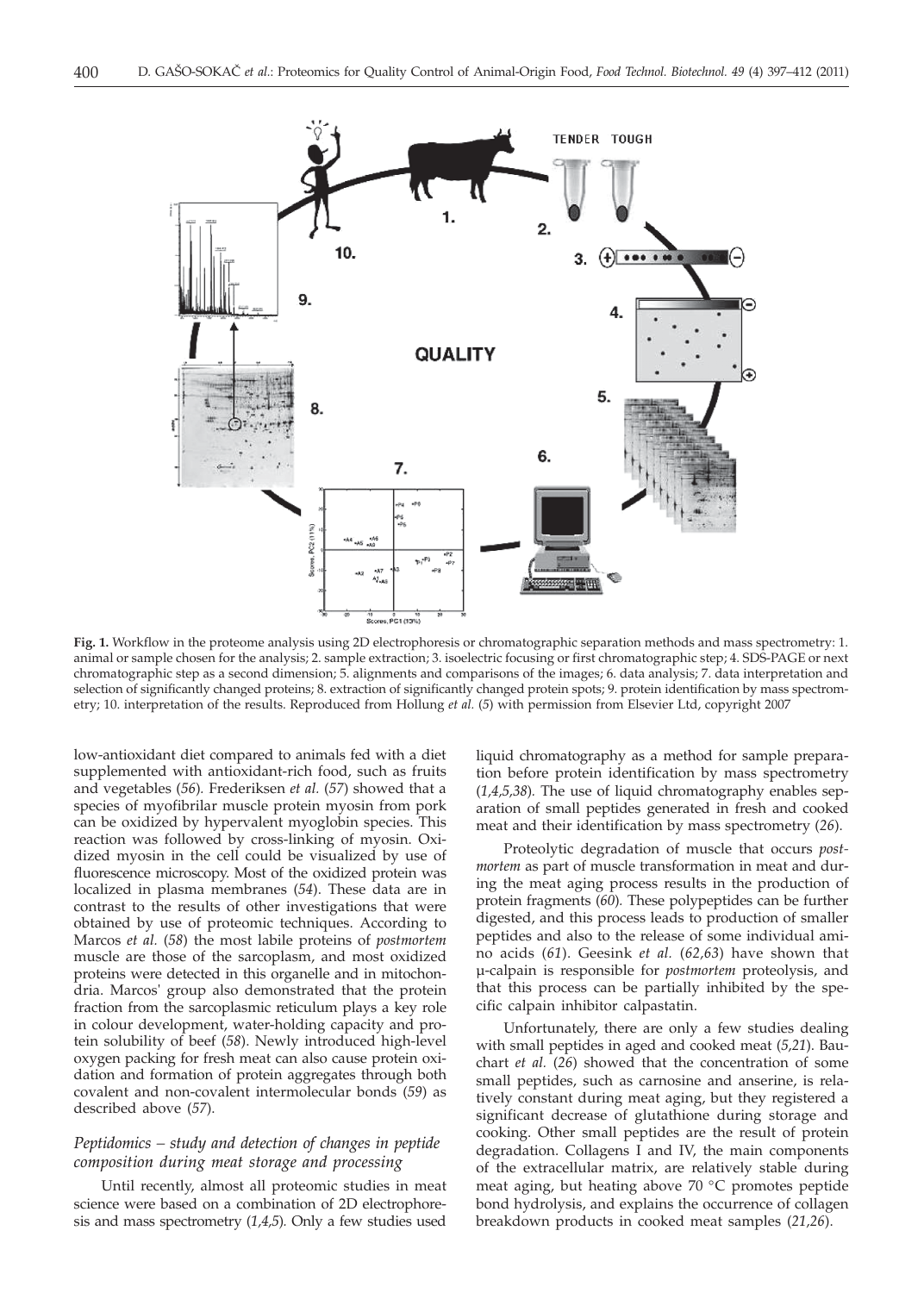Small peptides significantly influence the organoleptic and nutritional value of fresh and cooked meat, and their further characterization should be the next step in the assessment of meat quality.

# *Quality assessment of dry-cured and fermented meat products*

The texture and flavour of dry-cured ham is mainly dependent on the intense proteolytic phenomena during the ripening process. Proteolysis of muscle proteins has been attributed to enzymes originating in the cytosol: lysosome, calpains and cathepsins (*28*). In both dry-cured ham and sausages, proteolysis during processing significantly influences product quality. Proteases of microbial origin also play a role in the development of flavour of both products (*28,29*). The role of bacteria and other microorganisms has been investigated more thoroughly in sausages than in ham (*29,64*).

As mentioned above, the quality of dry-cured ham depends on the quality of the meat used for processing, especially pork tenderness and water-holding capacity (*5*). Di Luccia *et al.* (*28*) followed the changes in the proteome during ham ripening by use of 2D electrophoresis followed by MALDI-TOF mass spectrometry. They showed that in 12-month-old dry-cured ham, most fibrilar proteins were completely hydrolyzed. During ripening, some sarcoplasmic proteins decreased or totally disappeared. Small peptides, amino acids, as well as some amino acid degradation products, all originating from the hydrolysis of these and other meat proteins, play a crucial role in the development of the flavour of dry-cured ham (*5,65,66*). The enzymes responsible for this process are proteases, cathepsins and calpains, and different aminopeptidases. Several oligopeptides are products of proteolytic degradation. In order to determine their role in flavour and identify the origin of the dry-cured ham, these peptides have been identified (*65,66*), and it was found that some of them are typical for specific products (*67,68*). Unfortunately, the role of ham microflora, mainly bacteria, yeast and fungi, has not been investigated sufficiently (*29,64*).

Europe is still the major producer of dry-fermented sausages. There is a significant difference in the fermented sausages between Northern and Southern Europe. Northern products have a pH below 5, while the Mediterranean products have a shift towards neutral (pH=5.3–6.2), and this pH difference significantly influences protein degradation in these fermented products. However, the influence of microbial enzymes on the product features seems to be lower than the influence of endogenous meat proteases (*28,68*).

## **Seafood**

Similar to meat, from nutritional and technological points of view, proteins are the essential components of seafood. In an early review, Piñeiro *et al.* (*69*) stressed that 'the wide variability of proteins present in seafood and their highly variable composition offer a strong potential to originate a large variety of different products'. However, the complexity of seafood also implies the extreme complexity of seafood proteomes. Consequently, only basic questions can be addressed in this short over-

view. As expected, proteomic methods have already been applied in order to insure seafood authenticity and quality, and there is a broad use of proteomics for the characterization of allergic components. The use of proteomic methodology for the identification of human pathogens in seafood also started a few years ago, and the first thorough investigations in this field have been published (*70*). Proteomics is also used for the detection and identification of pathogens in different marine organisms (*71*). However, the predicted use of proteomics for the optimization of specific steps in seafood processing, as proposed by Piñeiro *et al.* (*69*), is still infrequent.

There is broad literature data about the use of proteomics for the identification of allergens in seafood, and this topic was already discussed in the first part of this review (*1*). Newly developed methods in mass spectrometry have recently been introduced as a powerful tool for the identification of bacterial pathogens in different seafood products (*72*). Böhme *et al.* (*70*) used MALDI- -TOF mass fingerprinting of polypeptides and low-molecular-mass proteins for identification of species of pathogenic Gram-negative bacteria isolated from different types of seafood. In a model investigation, the main 26 bacterial species responsible for seafood spoilage were investigated. For each of them, unique biomarker(s) were identified. However, despite this highly valuable methodical work, where the specific fingerprints for protein biomarkers were obtained and a reference library was created, the bacterial strains were grown in marine broth, and no interactions between the microorganisms and seafood were investigated. Consequently, in order to assess the practicability, this methodology should be applied for the identification of bacterial pathogens in specific sorts of seafood.

### *Fish*

A recently published paper by Forné *et al.* (*73*) gives an excellent overview on fish proteomics. The freshwater teleost zebrafish (*Danio rerio*) has been selected as a model organism for biological research, and the genome of this fish has also been sequenced. From our point of view, there have been interesting model studies about the changes to the skeletal muscle proteome under hypoxia (*74*), the cytosolic proteome of the liver (*75*) and proteomic profiling of single organs of this fish (*76*).

The salmonids, especially Atlantic salmon (*Salmo salar*) and rainbow trout (*Oncorhynchus mykiss*), comprise one of the most commercially interesting fish groups*.* Further commercially important freshwater fish species that have been investigated are crucian carp (*Carassius carassius*)*,* channel catfish (*Ictalus punctatus*), and the sea fish cod (*Gadus morhua*) (*73*).

Important proteomic investigations were performed in order to study the influence of different viral (*e.g.* infection with hematopoietic necrosis virus) or bacterial (*e.g.* with the *Renibacterium salmonarum*) diseases. These diseases can cause significant economic loss during fish cultivation (*71*). Low and high susceptibility of the farmed channel catfish (*Ictalus punctatus*) to enteric septicaemia caused by bacteria *Edwardsiella ictaluri* was also investigated in order to identify novel genes associated with disease resistance (*77*). Changes in the proteome and in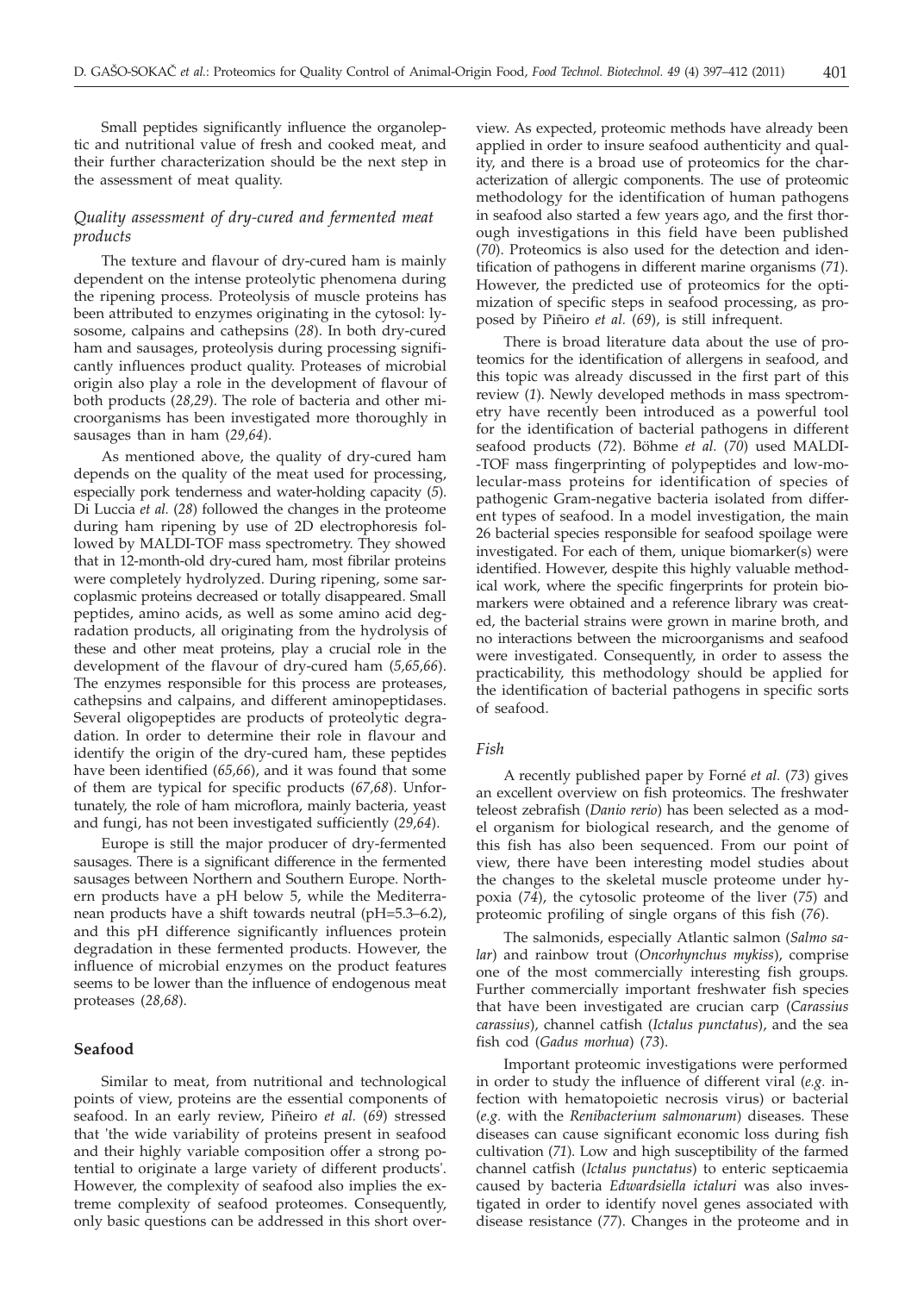posttranslational modifications of muscle proteins of rainbow trout during its life cycle have been documented (*78*). Furthermore, changes induced by stress factors, such as density, anoxia and handling of fish before slaughter, and hence alterations in the quality of this food have been the topic of extensive studies (*76–80*). In cultured fish species, proteomic studies have been performed in order to identify the influence of environmental conditions, food additives, and, recently, feeding with genetically modified crops on food safety and food quality (*6,81–83*). Proteomics has also characterized *postmortem* changes in the fish muscle under different storage conditions (*6,84*). Storage of fresh and frozen fish can cause protein oxidation, reaction with other components, protein aggregation and hydrolysis. Storage conditions also have a significant effect on the taste, flavour and colour of fish muscle (*85–87*).

As predicted by Martinez and Jacobsen Friis (*6*), proteomic methodology has been used successfully for the authentication of fish and fish products. Following the new EU directives for authentication of food products, Mazzeo *et al.* (*88*) used a method based on MALDI-TOF mass spectrometry to identify 25 fish species. Signals generated from polypeptides with molecular mass of about 11 000 were selected as specific biomarkers for identification, and for the rapid detection of fraudulent substitution. Isoelectric focusing and 2D electrophoresis were used as tools to differentiate wild from farmed cod (*89*) and for the characterization of different freshwater fish species (*90,91*).

## *Other seafood*

Most proteomic investigations of other seafood, especially different species of crustaceans, have been focused on the detection of allergens (*92*), and this topic was discussed in our previous review (*1*)*.*

Martinez *et al.* (*93*) have investigated *postmortem* muscle degradation during ice-storage of different types of shrimp. They demonstrated changes in several structural proteins, such as myosin and  $\alpha$ -actinin, during the storage period. These changes in polypeptide patterns after partial hydrolysis were highly dependent on the investigated shrimp. Degradation of these two proteins was also observed in different animal (*17*) and fish muscles (*6,84*). Some other proteins, such as arginine kinase and polyphenol oxidase, can be used as biomarkers for the identification of commercially relevant shrimp species. Fingerprints of this protein obtained by MALDI-TOF mass spectrometry could be used for the identification of six studied species (*94–96*)*.*

Marine aquaculture of crustaceans can also be hit by infection with different pathogens. Such pathogens like bacteria *Vibrio alginolyticus* can cause great losses during cultivation. Xiong *et al.* (*97*) investigated differentially expressed outer membrane proteins of this bacterium in response to the treatment with six types of antibiotics. These proteins can be potential targets for designing new drugs in order to inhibit multi-resistant bacteria and minimize economic loss. However, similar to the use of antibiotics in animal breeding, the use of these substances in marine aquaculture can support the spread of resistant bacterial species, and have unpredictable consequences for consumers (*1*).

## **Milk and Dairy Products**

Because of their immense importance for human (and also animal) health and nutrition, milk proteins have been studied continuously for over 50 years, and they can be grouped into three major classes: caseins; mucins, a group of glycoproteins related to milk fat globule membrane (MFGM); and whey proteins. During milk separation, which is one of the oldest manufacturing processes in food industry, three fractions can be obtained through the following steps: (*i*) whole milk is centrifuged to obtain the milk fat globule (MFG) and the low fat milk fractions; (*ii*) protein-rich, skimmed milk is ultracentrifuged and separated in two fractions, the whey protein and pellet fraction; and (*iii*) in the last step the casein protein fraction is obtained by washing the pellet from the previous step (*98*). Additionally, fermented milk products such as cheese and yogurt are of enormous nutritional and economic importance, and the genomics and proteomics of milk bacteria, and the mechanism of their interaction with the substrate will also be discussed in this review. As already mentioned, the milk proteome and glycoproteome have been topics of extensive investigations since the creation of the methodology (*9,13,99–101*). However, unlike in meat processing, the use of broad proteomic data for milk production started only a few years ago, and it is still in early development (*21,102–105*). Finally, milk of transgenic animals, primarily cows, goats and sheep, is also used for the production of genetically engineered proteins (*106,107*), but the role of proteomics in the production of these biopolymers is beyond the scope of this review.

In dairy science and technology, proteomics is currently used for: (*i*) the analysis of high-abundance proteins; (*ii*) the analysis of low-abundance proteins; (*iii*) the analysis of proteins in whey; (*iv*) the characterization of milk fat globule (MFG) and milk fat globule membrane (MFGM); and (*v*) the characterization of products containing complex dairy matrices such as cheese and yogurt.

Studies of biologically active peptides in milk and changes in peptide and metabolite composition during storage and processing of milk and milk products are topics of milk peptidomics and metabonomics. There are two main reasons for studying peptides and metabolic products in milk and milk-derived food. Milk components, especially milk proteins, carbohydrates and lipids exert a wide range of nutritional, functional and biological activities. The concentration of urea (*108*), fatty and amino acids (*109*) and some peptides (*110*) can reflect the quality of milk and the way it was handled during transport and storage (*109,110*). Identification of peptides generated from the hydrolysis of bovine milk proteins, mainly caseins and  $\alpha$ -lactalbumin, is the main tool for the detection of adulteration of buffalo, caprine and ewe's milk products with the addition of cow's milk (*109,111,112*).

Peptides originating from milk proteins have various health-promoting effects such as: regulation of digestive enzymes and modulation of nutrient absorption (*113*); regulation of the cardiovascular system, *e.g*. anti-hyperten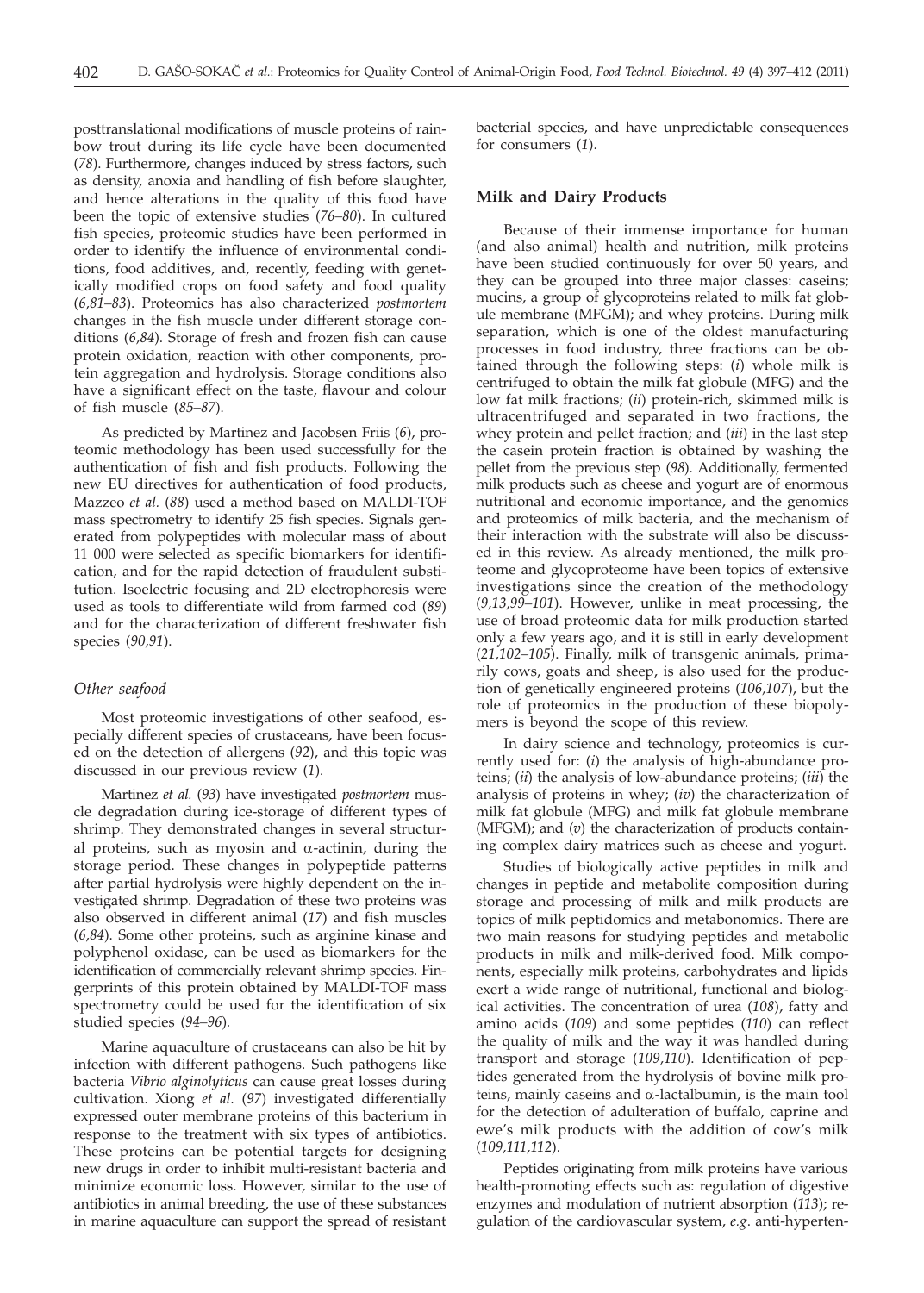sive effects (*114*); regulation of the immune system, *e.g*. enhancing the immune cell functions and stimulation of the phagocytic activities of macrophages (*115*); regulation of the nervous system, *e.g*. by their opoid activity (*116*); antioxidative and other health-promoting activities (*117,118*).

The physiological activity of milk-derived peptides has been the topic of numerous studies during the last ten years (*117*). Experimental evidence exists that bioactive peptides can be released from caseins (see above),  $\alpha$ -lactalbumin ( $\alpha$ -LA),  $\beta$ -lactoglobulin ( $\beta$ -LG), lactoferrin and serum albumin. Some of these bioactive petides have received special names, such as  $\alpha$ - and  $\beta$ -lactorphin, b-lactotensin, serophin, albutensin A, lactoferricin B, lactoferrampin, osteopontin and many others. Their production and biological properties have been the subject of two recently published comprehensive reviews (*113,119*).

# *Caseins and other high-abundance proteins in milk and milk products*

There are only a few highly abundant proteins that are present in milk from all species. In bovine milk, these proteins are casein (CN),  $\beta$ -lactoglobulin ( $\beta$ -LG),  $\alpha$ -lactalbumin ( $\alpha$ -LA) and bovine serum albumin (BSA) with relative abundances of approx. 80:10:4:1 (*99,100*). Similar to other biological fluids, such as blood plasma, despite the fact that it contains a small number of primary proteins, the milk proteome is still extremely complex. A great deal of this complexity is the consequence of posttranslational modifications and the presence of numerous genetic variants of this limited list of proteins (*7*).

2D gels of milk proteins highlight the great complexity of milk proteins. However, despite the presence of hundreds of spots, this study was not able to identify any proteins other than caseins,  $\beta$ -LG,  $\alpha$ -LA and cleavage products of these proteins (*120*). Consequently, in order to achieve a deeper analysis of the milk proteome and detect low-abundance proteins, removal of these major proteins and further fractionation are necessary (*7*).

Caseins are a group of unique milk-specific proteins. These proteins represent about 80 % of the total protein in bovine milk. Caseins are a mixture of proteins and sub-classes of proteins. The most abundant caseins are  $\alpha_{S1}$ -,  $\alpha_{S2}$ -,  $\beta$ - and k-casein (121). Isolation of k-casein revolutionized the ideas on the structure of the so-called casein micelle in milk, and a realistic model of its structure became possible only after the characterization of the soluble form of this most abundant milk protein (*122*). Many technologically important properties of milk, such as its white colour, stability to heat or ethanol, coagulation by cheese- -making enzymes, and gelation characteristics, are due to the properties of casein micelles. It is for these reasons that properties of casein micelles are still a topic of extensive studies (*13,121–123*). It has been known for more than a hundred years that the colloidal caseinate particles contain calcium. Therefore, in nutrition, milk is one of the most important sources of calcium. The nature of the association between the colloidal calcium phosphate and casein, and its effect on casein micelle stability in milk is still not fully understood (*124*). The colloidal stability of milk is in many cases its most important physicochemical property, and it depends on the stability of casein

micelles. In good quality milk, the casein micelles are stable in all usually applied technological processes, such as concentration, dehydration, freezing, homogenization and heat treatment. The phosphorylation of caseins and other posttranslational modifications of this protein have a vital role in the interaction with calcium phosphate and the organization of the casein micelle (*125*). The micelles are destabilized by hydrolysis of k-casein with selected proteinases (rennets), acidification, ethanol, anionic detergents and by high pressure. Proteolysis of k-casein and acidification are frequently exploited in the manufacturing of cheese, fermented milk and functional caseinate products (*9,13,101,121*). It has to be stressed that the stability of the casein micelles and their size are highly dependent on milk composition, and are also critical for the processing of most dairy products (*101,121,123*). Determination of posttranslational modification of major protein components provides the scientific basis to coagulation and cheese making processes used in dairy production. Further characterization of these proteins is also of fundamental importance for identification of the origin and quality assessment of milk and milk products (*124–128*).

Some physiologically active peptides are natural breakdown products of casein. The most common polypeptide originating from k-casein during milk clotting is glycomacropeptide (GMP). This glycosylated and phosphorylated polypeptide that contains 64 amino acids is released into whey after specific cleavage of k-casein by chymosin or pepsin (*129*). Typical concentrations of GMP in whey are between 20 and 25 % (by mass) of all proteins (*130*). Because of its beneficial physiological properties, this phosphorylated glycopeptide has been the subject of extensive investigations for the last ten years. GMP binds bacterial enterotoxins, inhibits bacterial and viral infection, modulates the immune system's response, suppresses gastric secretion, and regulates blood circulation (*129,130*).

The other high-abundance milk proteins,  $\beta$ -LG, a-LA and BSA, are major components of the whey (*131*). The concentration of  $\beta$ -LG in skimmed milk is about 2–4 mg/mL. This protein occurs with high frequency in cows as two genetic variants, variant A and variant B. Because of the different physicochemical characteristics of the two  $\beta$ -LG molecules, the presence of one or the other of these variants significantly affects the properties of the milk. The A variant is expressed at a higher level than the B variant, or the less frequently occurring C variant (131,132). β-Lactoglobulin may also be glycosylated, but lactosylation of this protein is a more important chemical modification, which is caused by heating of milk or whey (*133*).

Bovine skimmed milk contains  $\alpha$ -LA at a concentration of 1.2 to 1.5 mg/mL. In bovine milk, the mature a-LA is also present in two genetic variants, variants A and B. This protein binds bivalent metals such as zinc and calcium.  $\alpha$ -LA is important for normal function of the mammary gland, such as milk secretion and lactose content in milk (*131*).

The addition of less expensive bovine milk to the milk of other species, such as sheep, goat or water buffalo, is of great concern in the field of dairy products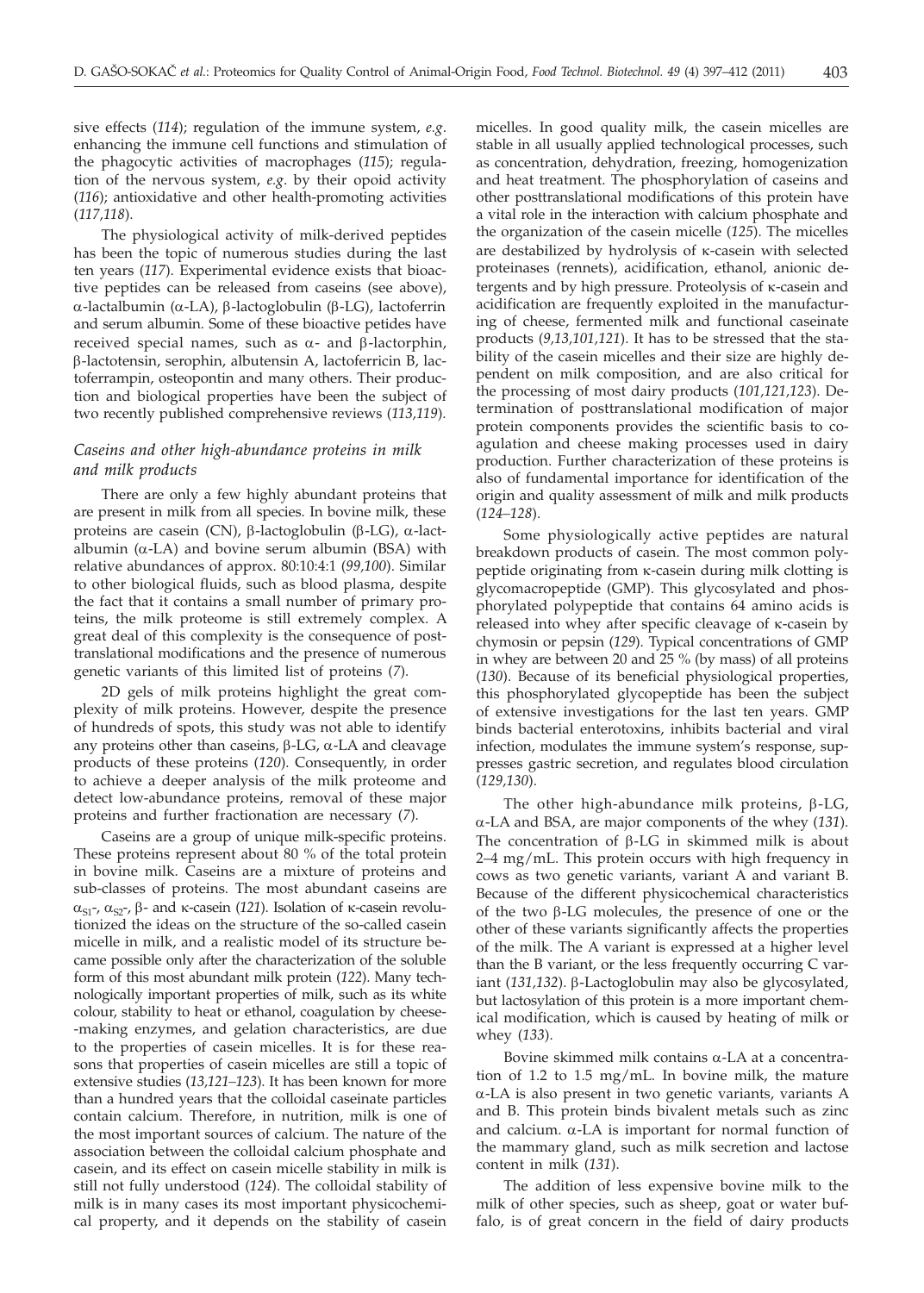(*109*). This kind of adulteration can be detected by characterizing the high-abundance proteins present in milk or cheese products. Performing MALDI-TOF mass spectrometry analysis on the 'fingerprints' of high abundance proteins, Cozzolino *et al.* (*134*) identified the fraudulent addition of bovine milk to buffalo and ewe products (Fig. 2).



**Fig. 2.** Detection of the addition of bovine milk to the water buffalo milk in the ratio of 50:50 (by mass); MALDI-TOF mass spectrum of a-lactalbumin obtained from the water-soluble protein fraction from the mozzarella cheese. Mozzarella whey proteins were extracted from the cheese, diluted 1:100 (by volume) with 0.1 % trifluoroacetic acid, and analyzed by MALDI-TOF mass spectrometry. Reproduced from Cozzolino *et al.* (*134*) with permission from John Wiley&Sons Ltd, copyright 2002

#### *Low-abundance proteins*

After the removal of high-abundance proteins by selective precipitation and/or size-exclusion or ion-exchange chromatography, 2D electrophoresis and/or additional liquid chromatographic steps can be used for further fractionation of the remaining components. These low-abundance proteins can then be identified by mass spectrometry (*101,106,107*). Blood plasma proteins, such as BSA, serotransferrin and lactoferrin, are only observed in colostrum, which may have special physiological importance for young animals in the early nursing period. Among more than 400 spots in 2D electrophoresis that were separated from bovine milk, identified proteins include  $\beta_2$ -microglobulin, complement components,  $\alpha_1$ -antitrypsin, prealbumin, fructose-biphosphate aldolase A, and casein fragments (*135*).

The immunoglobulin fraction accounts for about 1 % (by mass) of total milk protein, and therefore these proteins can be classified as a kind of 'medium-abundance proteins'. In milk, IgG, IgA and IgM have been isolated and characterized. Immunoglobulins in colostrum and milk have a protecting function, especially for the newborn (*131*). Some other proteins that are encoded by genes of the Ig supergene family have also been detected in milk (*136*), but their further classification is beyond the scope of this review.

Lactoferrin is a specific, iron-binding protein that also occurs in milk of most mammary species. The lactoferrin concentration in milk is relatively low, and varies between 20 and 200 mg/L. This protein increases noticeably in response to inflammation or infection. Conse-

quently, lactoferrin plays an important role in the host defense against infection and inflammation (*137*). Antibacterial and antiviral activities of this protein against both DNA and RNA viruses have been detected (*138, 139*), and lactoferrin is now being isolated and purified from cheese whey and commercially utilized in the pharmaceutical and food industries (*140*). Multiple use of this protein and the peptides originating from its partial digestion will be discussed later (*140,141*).

#### *Whey proteins*

Whey is considered as a functional milk fraction with a content of proteins and bioactive polypeptides that have a positive effect on the health (*117*), and whey protein fractions are increasingly incorporated as functional ingredients in food, not only in infant formulas, but also for adults (*142*). As ingredients in food, whey proteins can provide antimicrobial activity, immune modulation, improve muscle strength, and may delay and/or ameliorate conditions in different diseases, such as osteoporosis and cardiovascular diseases (*117,143*).

The identification of low-abundance proteins in whey is challenging due to their wide dynamic concentration range. Namely, in comparison with highly abundant proteins, the concentrations of minor protein components vary by at least a factor of 10<sup>6</sup> (142). These proteins may play important physiological and eventually therapeutic roles in nutrition and as additives to cosmetic products. Analytical and preparative methods are used for their investigation, such as isoelectric focusing, affinity tagging, immunoabsorption and different chromatographic techniques (*7,135,142,144*). Fong *et al.* (*145*) used a combination of anion- and cation-exchange chromatography and 2D electrophoresis in order to detect both acidic and basic biologically active proteins in bovine whey. By use of this strategy, a large number of low-abundance whey proteins were identified, and a cluster of physiologically active osteopontin peptides was detected in the acidic protein fraction.

#### *Milk fat globule and milk fat globule membrane*

Lipid molecules are provided in milk *via* a unique delivery system, milk fat globules (MFG) (*146*). In previous research, the lipid fraction in milk was oversimplified as a relative pure mixture of triacylglycerols (*147*), and the unique structure and composition of MFG was overlooked. In MFG, milk fat globule membrane (MFGM) is the protective coat that surrounds lipid globules. The MFGM prevents flocculation and coalescence of lipid droplets in milk and protects the milk fat against lipolysis (*146*). In order to secrete MFG, portions of the mammary epithelial cell membranes are sacrificed. This process results in a unique structure of MFG, which has been object of extensive studies during the past 20–25 years (*147*). Recent investigations of MFG and MFGM proteome have provided new insights into mammary function and the mechanism of milk secretion (*148*). Mather (*149*) gave an early overview of the proteins found in the MFGM. In that paper, the eight most abundant MFGM proteins, most of them glycosylated, were listed: mucin 1, xantine dehydrogenase/oxidase, periodic acid Schiff III and Schiff 6/7 proteins, CD36, butyrophilin, adipophilin, and fatty-acid binding protein. The four-step protocol for the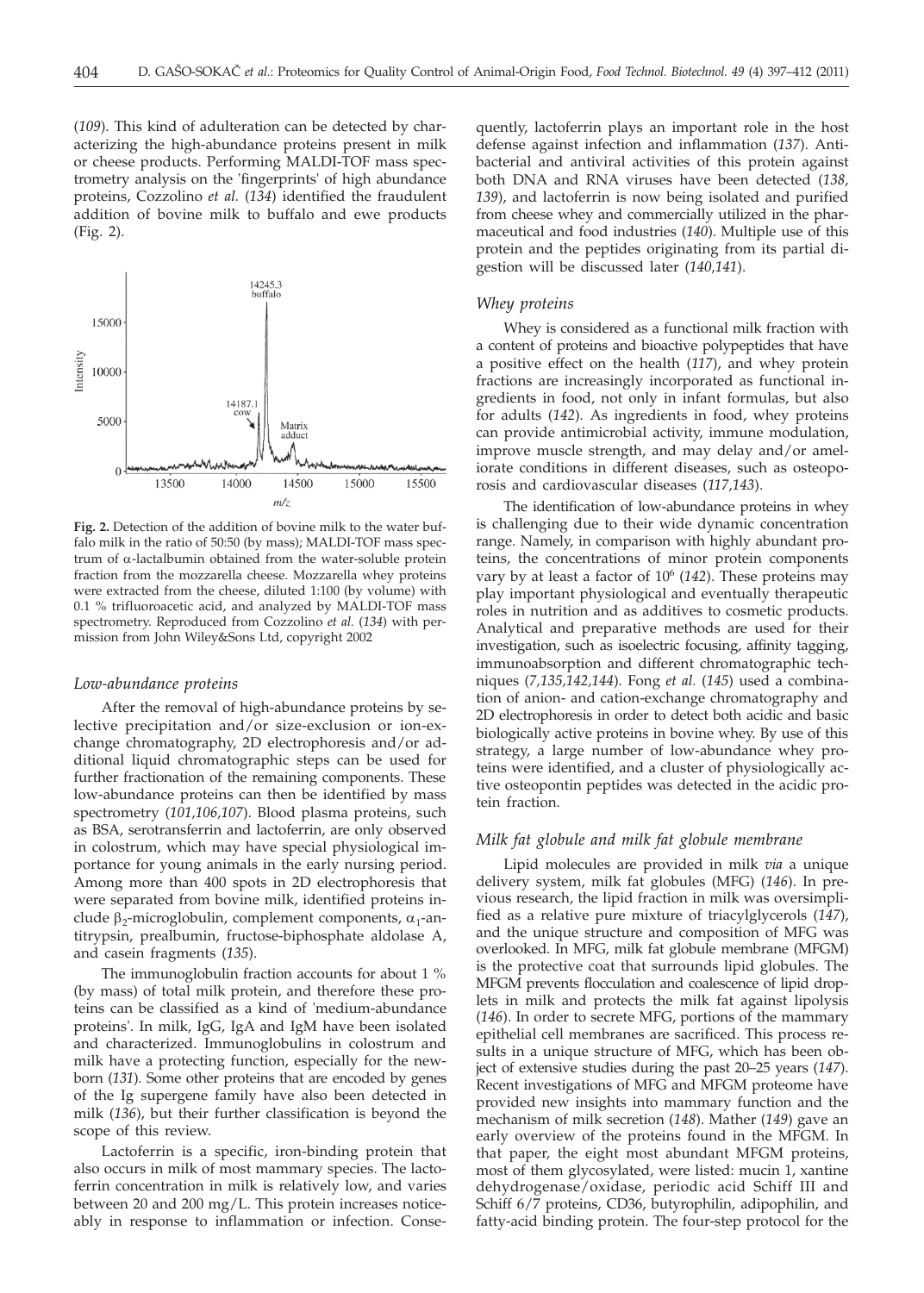isolation of bovine MFGM given in that paper has been modified, but it is still used today for the isolation of MFGM for proteomic analyses (*150*). As shown in Fig. 3 (*151*), MFGM is organized as a trilayer. The inner membrane face is composed of proteins and polar lipids from the endoplasmic reticulum, and the outer bilayer membrane contains the major MFGM proteins listed above, other glycosylated integral membrane proteins and membrane-associated proteins, cholesterol and glycolipids. The outer membrane also contains membrane rafts, which are derived from the apical membrane of the lactating cell (*146*).



**Fig. 3.** Milk fat globule membrane. Schematic presentation of: a) the structure of the milk fat globule membrane; and b) the pathways for the synthesis and secretion of milk fat globules. Reproduced from C. Lopez *et al.* (*151*) with permission of the American Chemical Society, copyright 2008

The composition of both lipid and protein changes during lactation, and is modified by diet (*148,151*). Similar to solubilization and analysis of other membrane proteins (*152*), solubilization, sample preparation and identification of hydrophobic, frequently heavily glycosylated MFGM proteins is a challenging task. In pioneering work, Reinhardt and Lippolis (*153*) separated MFGM proteins by sodium dodecyl sulphate polyacrylamide gel electrophoresis (SDS-PAGE). The identification of proteins excised from the 1D gel was performed by high-performance liquid chromatography (HPLC) and mass spectrometry. One hundred and twenty proteins were identified in this study. Most of them  $(71\%)$  are classified as membrane proteins, but some cytoplasmic (24 %) and secreted (5 %) proteins were detected. Bianchi *et al.* (*150*)

and Vanderghem *et al.* (*154*) used 2D electrophoresis and mass spectrometry in order to establish a reference map of cow MFG. Interestingly, although an optimized solubilization method and 2D electrophoretic separation were used, only a few proteins were detected. These difficulties may have been caused by the analytical methods that were used for protein separation prior to protein identification by mass spectrometry. It is well known that 2D electrophoresis has certain limitations for the analysis of low-abundance, hydrophobic membrane proteins, and therefore alternative methods such as liquid chromatography may have to be used (*152*).

MFGM proteins also have other important functions, such as defense against pathogens (*155,156*). One of the major proteins in MFGM, xantine dehydogenase/oxidase, has a direct antibacterial activity, and inhibits bacterial growth through the formation of hydrogen peroxide or the stimulation of lactoperoxidase in milk (*157*). Additional factors with beneficial health properties, such as cholesterol lowering and inhibition of cancer cell growth, were also documented for MFGM (*158*). A link between MFGM proteins and certain diseases such as multiple sclerosis and coronary heart diseases was also reported (*159*).

These proteins also have an important role in milk processing because the MFG is broken down during heating and homogenization, and subsequent structures and surfaces, different from the native state, are formed (*151, 160,161*). Milk fat globule membrane can also be altered by other factors, such as cooling, drying, separation, and environmental and animal factors. Heat treatment causes denaturation of some milk proteins, and denatured whey components incorporate the MFG and MFGM. Disruption of fat globules by homogenization also increases the surface area of MFG leading to the adsorption of proteins, mainly caseins (*162*). Individual animal-related factors include the changes to the MFGM that depend on the diet, season, and breed, and also changes during lactation (*148,163*). In food technology, MFGM can also be used as a natural emulsifying agent in the preparation of emulsions, infant formulas and reduced-fat products for health-related diets (*151,154,164*).

#### *Cheese and other milk products*

Studying the proteins of fermented milk products, especially the enzymes released into complex dairy mixtures, is a challenging task. In cheese, the complexity is due to the simultaneous presence of proteins originating from milk and complex microbial ecosystems containing bacteria, and sometimes also other microorganisms, such as yeast and filamentous fungi (*9,98,101,165,166*). The final content of released proteins as well as peptides and other components is specific to each type of cheese (*98*). The major components of cheese come from milk, and they contain a multiphase matrix that contains not only caseins but also some whey proteins, polypeptides and short peptides, fat, mineral components, organic acids and other low-molecular-size organic components such as urea (*108,167*). Numerous proteins are released through bacterial cell lysis of starter and adventitious microflora in cheese. Proteolysis by bacterial proteases and endogenous proteases coming from milk (*168,169*) is the most important enzymatic process responsible for typical textural and flavour characteristics of cheese (*98,102,170*).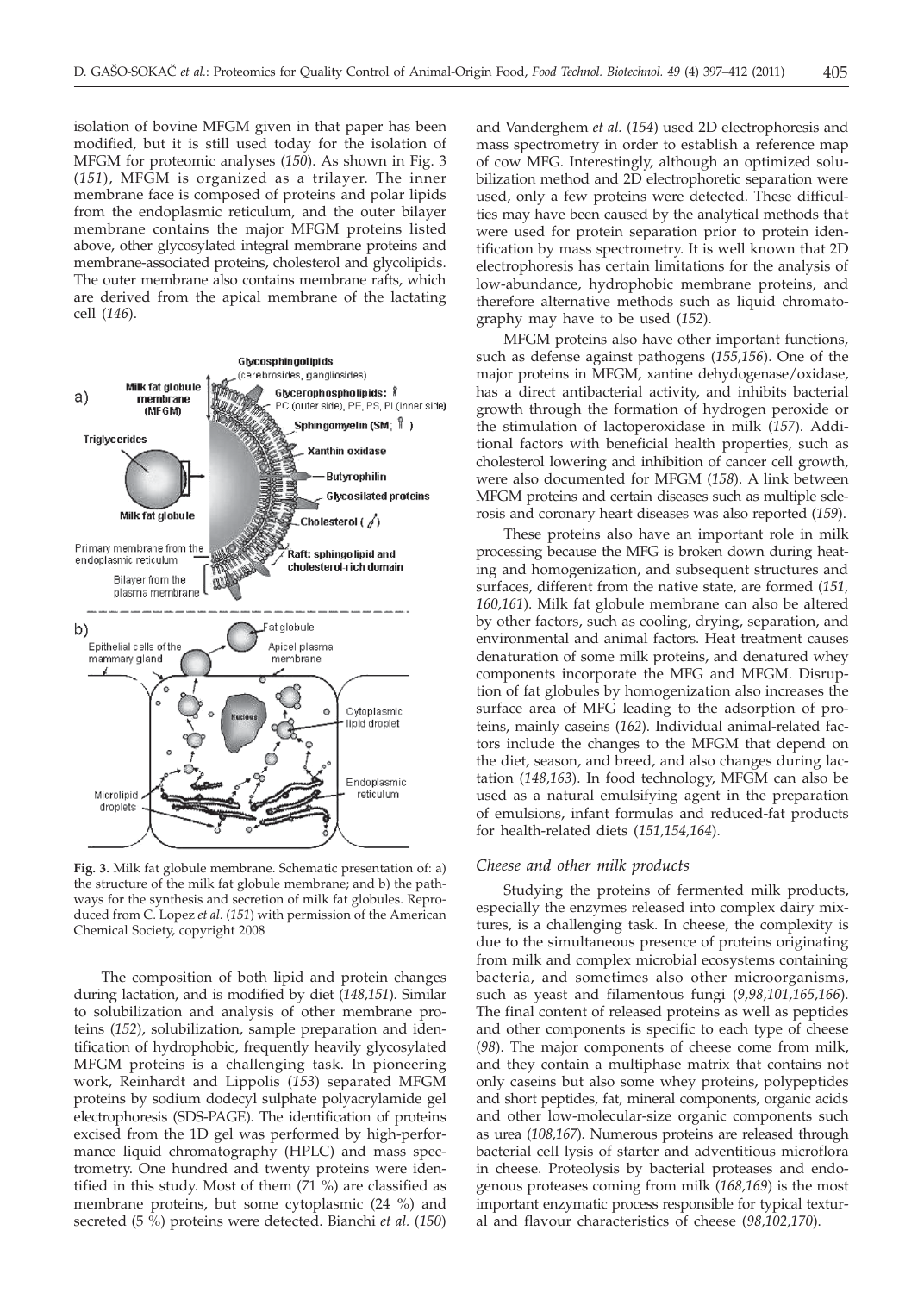Principally, the statement published in 1984 by Lawrence *et al.* (*171*), and recently discussed by Johnson and Lucey (*13*) is still valid. According to these authors, cheese making is a relatively simple matter: the removal of moisture from rennet coagulum. The three major factors involved are acid production, proportion of fat in the curd and scalding temperature rate. Furthermore, the manufacturing procedures must be as consistent as possible, and the first (and most important) requirement is uniformity of the raw milk. The role of proteomics in cheese production, and production and quality assessment in other fermented dairy products was discussed by Manso *et al.* (*101*) as follows: assessment of the raw milk quality, identification of casein hydrolysis and determination of whey proteins and their truncated forms, monitoring of the appearance of casein degradation products, specificity of microbial proteinases, selectivity of enzymes, study of proteolysis throughout cheese ripening and identification of proteins liberated by microflora.

The clotting of milk is of key importance during the production of cheese and other milk products. Milk quality and the uniformity of the raw material play essential roles in this process and, besides good manufacturing practice, they depend on the cattle breed, lactation stage and cattle diet. The use of genomics and proteomics enables early identification and elimination of cattle that carry genes encoding casein variants with a bad aptitude for milk clotting (*172*). Loss of milk clotting and formation of weak gels can appear during the so-called 'spring flush period' (*173*), and milk composition also changes during lactation (*174*). Such variations in the raw material can be identified by the use of proteomics, glycomics and metabonomics. Proteomic tools also allow characterization of proteolytic pathways that lead to degradation of casein and whey proteins (*175,176*). Wedholm *et al.* (*176*) used 2D electrophoresis and different high-resolution mass spectrometric methods in order to identify different casein and whey protein fragments that have positive effects on the transfer of milk proteins to cheese. Peptide identification also made possible the determination of polypeptides resulting from the first steps in the degradation of the major casein isoforms (*129*). Extraction of water-soluble proteins from cheese is a useful strategy for further detailed proteomic study of the enzymes released during cheese production (*177–179*). This strategy is based on: prefractionation of water-soluble components, protein and peptide separation by 2D electrophoresis or different chromatographic methods, and protein and peptide identification by use of mass spectrometric methods.

Bacterial microflora in cheese manufacturing, their proteomes and genomes, and their interaction with the milk protein matrix have been the topics of recent reviews (*9,98*). Protein modification during milk fermentation, and especially during cheese ripening, is a dynamic process and it still requires further proteomic investigation. The new challenge requires not only characterization of protein components in milk matrices, but also the study of their sequential release during the fermentation process and during cheese ripening. For example, the bacterial peptidase from *Lactobacillus helveticus* was released during the ripening of Emmental cheese, but it may also be partially degraded by other proteinases pres-

ent in the matrix (*101,180*). Some peptides are highly typical for the cheese type and milk origin. Pappa *et al.* (*102*) have shown that by identification of the peptides specific for milk origin, it is possible to distinguish the milk source used for cheese manufacturing. The manufacture of other processed milk products such as koumiss (*181*), kefir (*182*) and buttermilk (*183*) has also been investigated by the use of proteomics.

# **Egg Proteomics**

Eggs are a valuable source of protein and are important ingredients in many food products. Whole eggs or egg ingredients (egg white and egg yolk) are often used as coagulating, foaming and emulsifying agents, while also contributing nutrients and flavour to different foods (*184,185*). Individual components of eggs have potentially useful biological functions, such as antimicrobial activity, protease inhibitory function, and antigenic or immunogenic characteristics (*186*). Potential allergens in eggs, such as some genetic variants of the ovomucoid from the egg white, are also important from food safety point of view (*187*).

Raikos *et al.* (*186*) analyzed the chicken egg proteome by the use of SDS-PAGE and 2D electrophoresis followed by MALDI-TOF mass spectrometry. Unfortunately, the high-abundance egg proteins ovalbumin and conalbumin were not separated during sample preparation, and very few proteins were identified. Because of better sample preparation, Guérin-Dubiard *et al.* (*188*) identified sixteen proteins in egg white, two of them for the first time from this source. Again, a very high level of polymorphism was found for some high-abundance proteins, such as ovotransferrin and ovomucoid. Because of its technological properties, especially foaming and gelling, egg white represents an important raw material, and its proteomic characterization is a valuable contribution towards the understanding of these processes. Egg yolk contains proteins with a very broad pI range, and it is commonly used for production of oil-water emulsions. Different egg yolk proteins, such as yolk plasma glycoproteins (YPG) and phosvitin, which play a major role in emulsification, have been identified by mass spectrometry after separation by 2D electrophoresis (*189,190*). Further thorough proteomic analyses of egg yolk (*191, 192*) and egg white (*193,194*) have been performed. By the use of combinatorial ligand libraries in order to enrich the understanding of low-abundance proteins, D'Ambrosio *et al.* (*192*), Farinazzo *et al.* (*194*) and D'Alessandro *et al.* (*195*) listed 260 distinct gene products in egg yolk, and 148 in egg white. New specific antimicrobial proteins playing a crucial role in antimicrobial responses, and vitamin-binding proteins were detected in egg yolk. Although the chicken egg proteome is still not complete, some of the already identified proteins may be of biopharmaceutical interest as physiologically active substances.

# **Conclusions and Future Outlook**

Only a few proteins, and often only the high-abundance ones, can be studied if 'traditional' methods are used for quality control and quality assessment of raw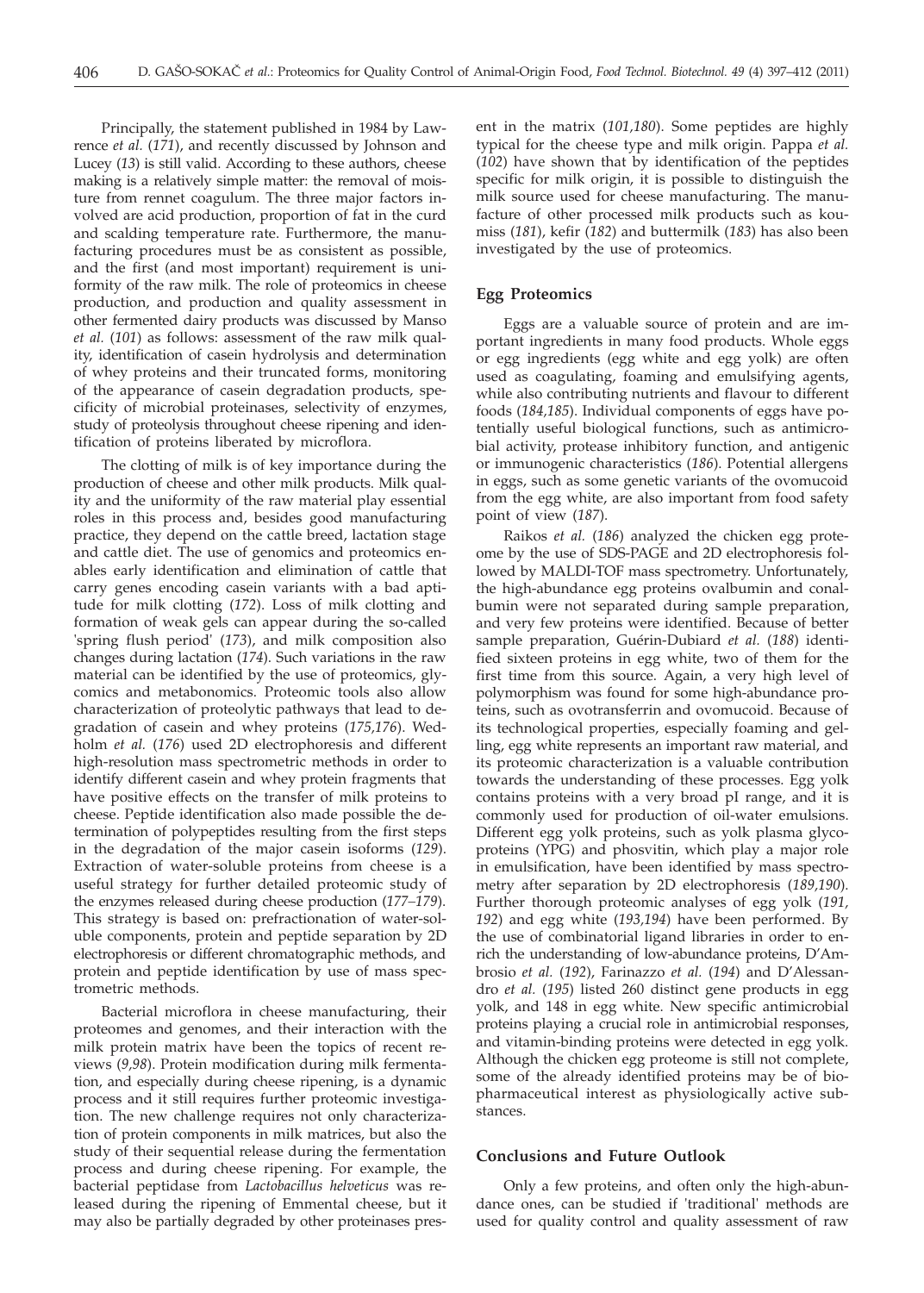material and final products in food manufacturing, or are used for monitoring the optimization and development of new processes in food technology and biotechnology. Proteomic techniques enable simultaneous study of several hundred up to several thousand proteins. As already discussed (*1*), the most commonly used methods for proteomic analysis of food of animal origin are 2D electrophoresis followed by mass spectrometry, most frequently MALDI-TOF. The use of faster and more sensitive methods for sample preparation followed by quantitative mass spectrometry (*196*) will direct future investigations towards understanding variations and finding markers (or 'biomarkers') for food quality criteria. Utilizing these new tools is especially important for investigations of complex biological mixtures, such as meat and meat products, seafood, and milk and milk products.

In fermented meat and milk products, complex interactions between proteins (and other mixture components) and the microorganisms involved in fermentation process can be followed by proteomics. The use of proteomics has also resulted in the establishment of reference maps in order to detect microbial stain-to-strain variation and *in vivo* adaptation to environmental conditions (*8*). However, the complexity of microbial flora in fermented foods is still not fully understood.

Biologically active peptides and proteins have been found in foods of animal origin, especially in milk and milk products (*119*), and recently also in eggs (*195*). Their isolation and use in food and food additives should be the focus of the future research. The detection and investigation of these peptides in meat is still in the embryonic stage (*26*). Further development of this field is a very interesting topic, but its results and directions are difficult to predict.

Methods in proteomics, peptidomics and metabonomics are already very powerful tools for the determination of product quality and the detection of adulterations in meat production (*38*), seafood identification (*88,95*), and in the production of milk and dairy products (*109*). The optimization of high-throughput sample preparation together with the optimization of mass spectrometric methods towards the design and production of simpler, faster and less cost- and work-intensive instruments and methods shall in the near future further support and enhance this development.

#### *Acknowledgement*

This work was supported by National Institutes of Health, Center for Biochemical Research Development (COBRE), Grant No. P20RR017695.

### **References**

- 1. D. Gašo-Sokač, S. Kovač, Dj. Josić, Application of proteomics in food technology and food biotechnology: Process development, quality control and product safety, *Food Technol. Biotechnol. 48* (2010) 284–295.
- *2.* M. Carbonaro, Proteomics: Present and future in food quality and evaluation, *Trends Food Sci. Technol. 15* (2004) 209–216.
- *3.* J.Z. Han, Y.B. Wang, Proteomics: Present and future in food science and technology, *Trends Food Sci. Technol. 19* (2008) 26–30.
- *4.* M. Pischetsrieder, R. Baeuerlein, Proteome research in food science, *Chem. Soc. Rev. 38* (2009) 2600–2608.
- *5.* K. Hollung, E. Veseith, X. Jia, E.M. Færgestad, K.I. Hildrum, Application of proteomics to understand the molecular mechanisms behind meat quality, *Meat Sci. 77* (2007) 97–104.
- *6.* I. Martinez, T. Jacobsen Friis, Application of proteome analysis to seafood authentication, *Proteomics, 4* (2004) 347–354.
- *7.* B. Casado, M. Affolter, M. Kussman, OMICS-rooted studies of milk proteins, oligosaccharides and lipids, *J. Proteomics, 73* (2009) 196–208.
- *8.* M. Schittmayer, R. Birner-Gruenberger, Functional proteomics in lipid research: Lipases, lipid droplets and lipoproteins, *J. Proteomics, 72* (2009) 1006–1018.
- *9.* V. Gagnaire, J. Jardin, G. Jan, S. Lortal, Proteomics of milk and bacteria used in fermented dairy products: From qualitative to quantitative advances, *J. Dairy Sci. 92* (2009) 811–825.
- *10.* M. Rossignol, J.B. Peltier, H.P. Mock, A. Matros, A.M. Maldonado, J.V. Jorrín, Plant proteome analysis: A 2004–2006 update, *Proteomics, 6* (2006) 5529–5548.
- *11.* J.V. Jorrín, A.M. Maldonado, M.A. Castillejo, Plant proteome analysis: A 2006 update, *Proteomics, 7* (2007) 2947–2962.
- *12.* J.V. Jorrín-Novo, A.M. Maldonado, S. Echevarría-Zomeño, L. Valledor, M.A. Castillejo, M. Curto *et al.*, Plant proteomics update (2007–2008): Second generation proteomics techniques, an appropriate experimental design, and data analysis to fulfill MIAPE standards, increase plant proteome coverage and expand biological knowledge, *J. Proteomics, 72* (2009) 285–314.
- *13.* M.E. Johnson, J.A. Lucey, Major technological advances and trends in cheese, *J. Dairy Sci. 89* (2006) 1174–1178.
- *14.* T. Dambrouck, R. Marchal, L. Marchal-Delhaut, M. Parmentier, A. Maujean, P. Jeandet, Immunodetection of proteins from grapes and yeast in a white wine, *J. Agric. Food Chem. 51* (2003) 2727–2732.
- *15.* C. Zörb, G. Langenkämper, T. Betsche, K. Niehaus, A. Barsch, Metabolite profiling of wheat grains (*Triticum aestivum* L.) from organic and conventional agriculture, *J. Agric. Food Chem. 54* (2006) 8301–8306.
- *16.* C. Zörb, T. Betsche, G. Langenkämper, Search for diagnostic proteins to prove authenticity of organic wheat grains (*Triticum aestivum* L.), *J. Agric. Food Chem. 54* (2009) 2932– 2937.
- *17.* E. Bendixen, The use of proteomics in meat science, *Meat Sci. 71* (2005) 138–149.
- *18.* D.F.M. van de Wiel, W.L. Zhang, Identification of pork quality by proteomics, *Meat Sci. 77* (2007) 46–54.
- *19.* B. Picard, C. Berri, L. Lefaucheur, C. Molette, T. Sayd, C. Terlouw, Skeletal muscle proteomics in livestock production, *Briefings Funct. Genom. 9* (2010) 259–278.
- *20.* L. Murgiano, A. D'Alessandro, M.G. Egidi, A. Crisa, G. Prosperini, A.M. Timperio *et al.*, Proteomics and transcriptomics investigation on *longissimus* muscles in Large White and Casertana pig breeds, *J. Proteome Res.* (2010) 6450–6466.
- *21.* P.P. Purslow, Intramuscular connective tissue and its role in meat quality, *Meat Sci. 70* (2005) 435–447.
- *22.* A. Listrat, C. Lethias, J.F. Hocquette, G. Renand, F. Ménissier, Y. Geay, B. Picard, Age-related changes and location of types I, III, XII and XIV collagen during development of skeletal muscles from genetically different animals, *J. Mol. Histol. 32* (2000) 349–356.
- *23.* M.A. Lawson, P.P. Purslow, Development of components of the extracellular matrix, basal lamina and sarcomere in chick quadriceps and pectoralis muscles, *Br. Poultry Sci. 42* (2001) 315–320.
- *24.* D. Belcerzak, L. Querengesser, W.T. Dixon, V.E. Baracos, Coordinate expression of matrix-degrading proteinases and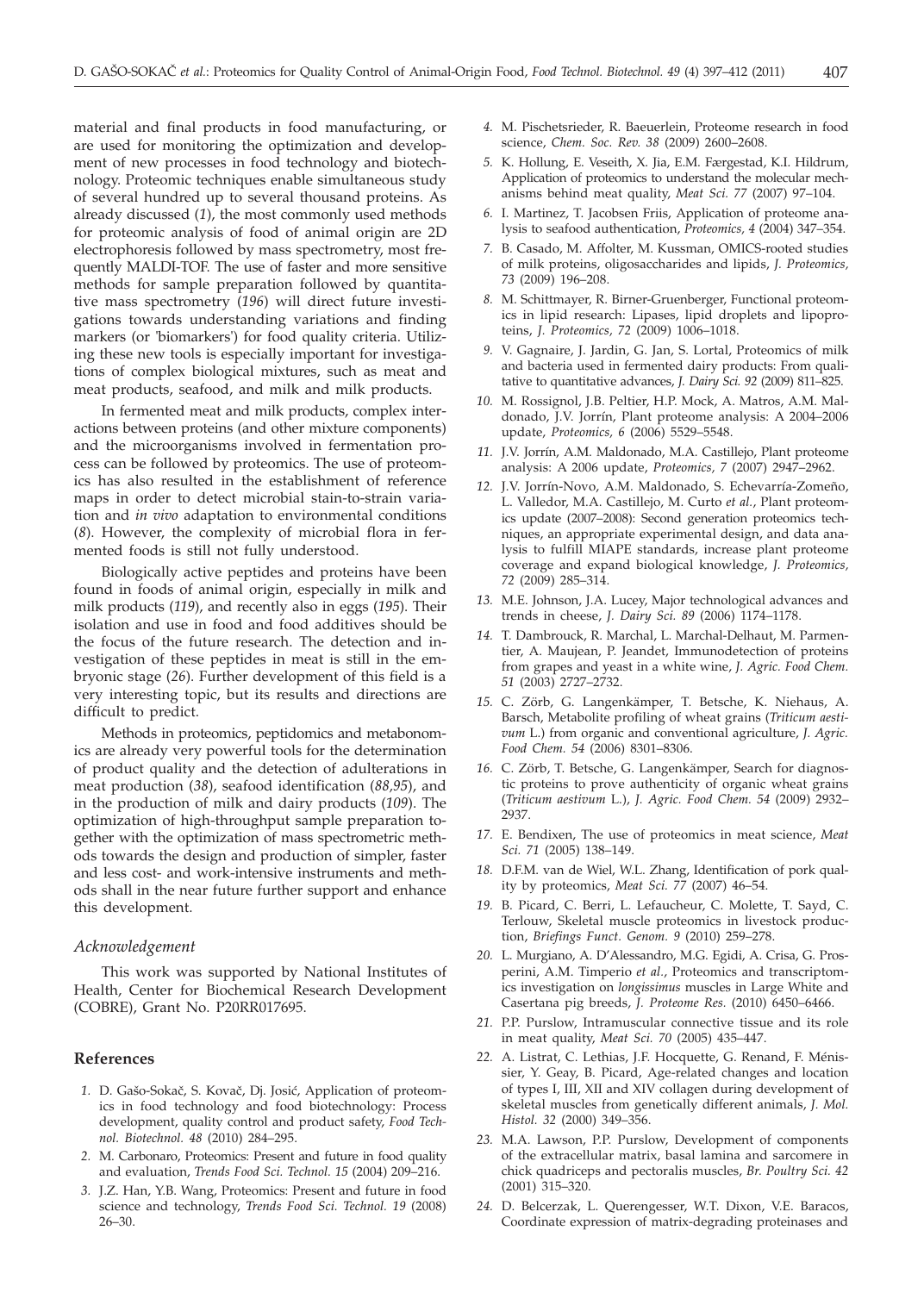their activators and inhibitors in bovine skeletal muscle, *J. Anim. Sci. 79* (2001) 94–107.

- *25.* P.P. Purslow, The structure and functional significance of variations in the connective tissue within muscle, *Comp. Biochem. Physiol. A, 133* (2002) 947–966.
- *26.* C. Bauchart, D. Rémond, C. Chambon, P. Patureau Mirand, I. Savary-Auzeloux, C. Reynès, M. Morzel, Small peptides (<5 kDa) found in ready-to-eat beef meat, *Meat Sci. 74* (2006) 658–666.
- *27.* G.J.E. Nychas, P.N. Skandamis, C.C. Tassou, K.P. Koutsoumanis, Meat spoilage during distribution, *Meat Sci. 78* (2008) 77–89.
- *28.* A. Di Luccia, G. Picariello, G. Cacace, A. Scaloni, M. Faccia, V. Liuzzi *et al*., Proteomic analysis of water soluble and myofibrillar protein changes occurring in dry-cured hams, *Meat Sci. 69* (2005) 479–491.
- *29.* M.L. Stecchini, M. Spaziani, M. Del Torre, G. Lippe, Protein breakdown and volatile profile of low-acid sausages from crossbreed pigs, *Vet. Res. Commun.* (Suppl. 1), *33* (2009) 261–263.
- *30.* M.P. Doyle, M.C. Erickson, Emerging microbiological food safety issues related to meat, *Meat Sci. 74* (2006) 98–112.
- *31.* A.M. Mullen, P.C. Stapleton, D. Corcoran, R.M. Hamill, A. White, Understanding meat quality through the application of genomic and proteomic approaches, *Meat Sci. 74* (2006) 3–16.
- *32.* M. Cagnazzo, M.F. te Pas, J. Priem, A.A. de Witt, M.H. Pool, R. Davoli, V. Russo, Comparison of prenatal muscle tissue expression profiles of two pig breeds differing in muscle characteristics, *J. Anim. Sci. 84* (2006) 1–10.
- *33.* K. Hollung, H. Grove, E.M. Færgestad, M.S. Sidhu, P. Berg, Comparison of muscle proteome profiles in pure breeds of Norwegian Landrace and Duroc at three different ages, *Meat Sci. 81* (2009) 487–492.
- *34.* J. Bouley, B. Meunier, C. Chambon, S. De Smet, J.F. Hocquette, B. Picard, Proteomic analysis of bovine skeletal muscle hypertrophy, *Proteomics, 5* (2005) 490–500.
- *35.* M. Morzel, C. Terlouw, C. Chambon, D. Micol, B. Picard, Muscle proteome and meat eating qualities of *Longissimus thoracis* of 'Blonde d'Aquitaine' young bulls: A central role of HSP27 isoforms, *Meat Sci. 78* (2008) 297–304.
- *36.* M. Hamelin, T. Sayd, C. Chambon, J. Bouix, D. Milenkovic, H. Leveziel *et al.,* Proteomic analysis of ovine muscle hypertrophy, *J. Anim. Sci. 84* (2006) 3266–3276.
- *37.* M.K. Doherty, L. McLean, J.R. Hayter, J.M. Pratt, D.H.L. Robertson, A. El-Shafei *et al.*, The proteome of chicken skeletal muscle: Changes in soluble protein expression during growth in a layer strain, *Proteomics*, *4* (2004) 2082–2093.
- *38.* A. Leitner, F. Castro-Rubio, M.L. Marina, W. Lindner, Identification of marker proteins for the adulteration of meat products with soybean proteins by multidimensional liquid chromatography–tandem mass spectrometry, *J. Proteome Res. 5* (2006) 2424–2430.
- *39.* A.M. Timperio, A. D'Alessandro, L. Pariset, G.M. D'Amici, A. Valentini, L. Zolla, Comparative proteomics and transcriptomics analyses of livers from two different *Bos taurus* breeds: 'Cianina and Holstein Friesian', *J. Proteomics*, *73* (2009) 309–322.
- *40.* R. Lametsch, L. Kristensen, M.R. Larsen, M. Therkildsen, N. Oksbjerg, P. Ertbjerg, Changes in the muscle proteome after compensatory growth in pigs, *J. Anim. Sci. 84* (2006) 918–924.
- *41.* M. Morzel, C. Chambon, M. Hamelin, V. Santé-Lhoutellier, T. Sayd, G. Monin, Proteome changes during pork meat ageing following use of two different pre-slaughter handling procedures, *Meat Sci. 67* (2004) 689–696.
- *42.* P. Roncada, B. Begni, M. Amadori, S. Cristoni, I.L. Archetti, C. Boldetti *et al.,* Blood serum proteome for welfare eva-

luation in pigs, *Veterinary Res. Comm.* (Suppl. 1), *31* (2007) 321–325.

- *43.* H.C. Bertram, N. Oksbjerg, J.F. Young, NMR-based metabonomics reveals relationship between pre-slaughter exercise stress, the plasma metabolite profile at time of slaughter, and water-holding capacity in pigs, *Meat Sci. 84* (2010) 108–113.
- *44.* C. Xu, Z. Wang, Comparative proteomic analysis of livers from ketotic cows, *Vet. Res. Commun. 32* (2008) 263–273.
- *45.* C. Nebbia, G. Gardini, A. Urbani, The proteomic approach as a tool to detect the illegal treatment of cattle with performance enhancing agents, *Vet. Res. Commun.* (Suppl. 1), *32* (2006) 121–125.
- *46.* S. Barbut, A.A. Sosnicki, S.M. Lonergan, T. Knapp, D.C. Ciobanu, L.J. Gatcliffe *et al.*, Progress in reducing the pale, soft and exudative (PSE) problem in pork and poultry meat, *Meat Sci. 79* (2008) 46–63.
- *47.* S. Muroya, M. Ohnishi-Kameyama, M. Oe, I. Nakajima, K. Chikuni, Postmortem changes in bovine troponin T isoforms in two-dimensional electrophoretic gel analyzed using mass spectrometry and western blotting: The limited fragmentation into basic polypeptides, *Meat Sci. 75* (2007) 506–514.
- *48.* S. Muroya, M. Oe, I. Nakajima, M. Shibata, K. Chikuni, A non-destructive method to monitor changes in a troponin T peptide in beef drip with a monoclonal antibody, *Meat Sci. 83* (2009) 155–160.
- *49.* X. Jia, K.I. Hildrum, F. Westad, E. Kummen, L. Aass, K. Hollung, Changes in enzymes associated with energy metabolism during the early post mortem period in *longissimus thoracis* bovine muscle analyzed by proteomics, *J. Proteome Res. 5* (2006) 1763–1769.
- *50.* X. Jia, M. Ekman, H. Grove, E.M. Færgestad, L. Aass, K.I. Hildrun, K. Hollung, Proteome changes in bovine *longissimus thoracis* muscle during the early postmortem storage period, *J. Proteome Res. 6* (2007) 2720–2731.
- *51.* M.F.W. te Pas, J. Jansen, K.C.J.A. Broekman, H. Reimert, H.C.M. Heuven, Postmortem proteome degradation profiles of *longissimus* muscle in Yorkshire and Duroc pigs and their relationship with pork quality traits, *Meat Sci. 83* (2009) 744–751.
- *52.* E. Laville, T. Sayd, M. Morzel, S. Blinet, C. Chambon, J. Lepetit *et al*., Proteome changes during meat aging in tough and tender beef suggest the importance of apoptosis and protein solubility for beef aging and tenderization, *J. Agric. Food Chem. 57* (2009) 10755–10764.
- *53.* D.J. Pulford, S. Fraga Vazquez, D.F. Frost, E. Fraser-Smith, P. Dobbie, K. Rosenvold, The intracellular distribution of small heat shock proteins in post-mortem beef is determined by ultimate pH, *Meat Sci. 79* (2008) 623–630.
- *54.* T. Astruc, P. Marinova R. Labas, P. Gatellier, V. Santé-Lhoutellier, Detection and localization of oxidized proteins in muscle cells by fluorescence microscopy, *J. Agric. Food Chem. 55* (2007) 9554–9558.
- *55.* P. Joseph, S.P. Suman, R.A. Mancini, C.M. Beach, Mass spectrometric evidence of aldehyde adduction in carboxymyoglobin, *Meat Sci. 83* (2009) 339–344.
- *56.* J. Stagsted, E. Bendixen, H.J. Andersen, Identification of specific oxidatively modified proteins in chicken muscles using a combined immunologic and proteomic approach, *J. Agric. Food Chem. 52* (2004) 3967–3974.
- *57.* A.M. Frederiksen, M.N. Lund, M.L. Andersen, L.H. Skibsted, Oxidation of porcine myosin by hypervalent myoglobin: The role of thiol groups, *J. Agric. Food Chem. 56* (2008) 3297–3304.
- *58.* B. Marcos, J.P. Kerry, A.M. Mullen, High pressure induces changes on sarcoplasmic protein fraction and quality indicators, *Meat Sci. 85* (2010) 115–120.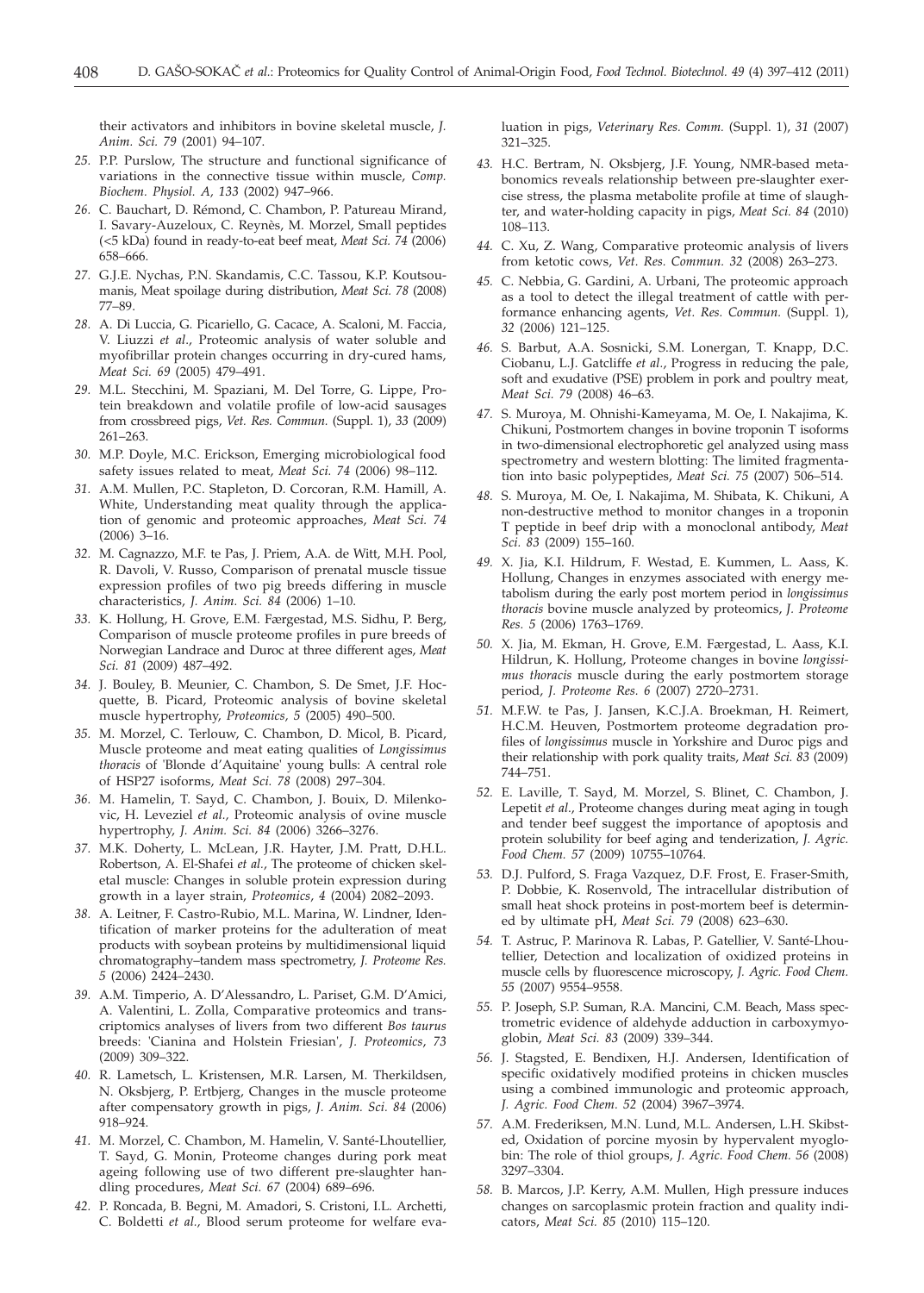- *59.* M.N. Lund, R. Lametsch, M.S. Hviid, O.N. Jensen, L.H. Skibsted, High-oxygen packaging atmosphere influences protein oxidation and tenderness of porcine *longissimus dorsi* during chill storage, *Meat Sci. 77* (2007) 295–303.
- *60.* G.H. Geesink, M. Koohmaraie, Postmortem proteolysis an calpain/calpastatin activity in callipyge and normal lamb biceps femoris during extended postmortem storage, *J. Anim. Sci. 77* (1999) 1490–1501.
- *61.* A.M. Mullen, S. Stoeva, K. Laib, G. Gruebler, W. Voelter, D.J. Troy, Preliminary analysis of amino acids at various locations along the *M. longissimus dorsi* in aged beef, *Food Chem. 69* (2000) 461–465.
- *62.* G.H. Geesink, R.G. Taylor, M. Koomaraie, Calpain 3/p94 is not involved in postmortem proteolysis, *J. Anim. Sci. 83* (2005) 1646–1652.
- *63.* G.H. Geesink, S. Kuchay, A.H. Chishti, M. Koomaraie, µ-Calpain is essential for postmortem proteolysis of muscle proteins, *J. Anim. Sci. 84* (2006) 2834–2840.
- *64.* R. Talon, S. Leroy, I. Lebert, Microbial ecosystems of traditional fermented meat products: The importance of indigenous starters, *Meat Sci. 77* (2007) 55–62.
- *65.* F. Toldrá, M.C. Aristoy, M. Flores, Contribution of muscle aminopeptidases to flavor development of dry-cured ham, *Food Res. Int. 33* (2000) 181–185.
- *66.* M.A. Sentandreu, S. Stoeva, M.C. Aristoy, K. Laib, W. Voelter, F. Toldrá, Identification of small peptides generated in Spanish dry-cured ham, *J. Food Sci. 68* (2003) 64–69.
- *67.* S. Sforza, A. Pagazzani, M. Motti, C. Porta, R. Virgili, R. Galaverna, A. Dossena, R. Marchelli, Oligopeptides and free amino acids in Parma hams of known cathepsin B activity, *Food Chem. 75* (2001) 267–273.
- *68.* M.A. Sentandreu, M. Armenteros, J.J. Calvette, A. Ouali, M.C. Aristoy, F. Toldrá, Proteomic identification of actin- -derived oligopeptides in dry-cured ham, *J. Agric. Food Chem. 55* (2007) 3613–3619.
- *69.* C. Piñeiro, J. Barros-Velázquez, J. Velázquez, A. Figueras, J.M. Gallardo, Proteomics as a tool for the investigation of seafood and other marine products, *J. Proteome Res. 2* (2003) 127–135.
- *70.* K. Böhme, I.C. Fernández-No, J. Barros-Velázquez, J.M. Gallardo, P. Calo-Mata, B. Cañas, Species differentiation of seafood spoilage and pathogenic Gram-negative bacteria by MALDI TOF mass fingerprinting, *J. Proteome Res*. *9* (2010) 3169–3183.
- *71.* A.T. Booy, J.D. Haddow, L.B. Ohlund, D.B. Hardie, R.W. Olafson, Application of isotope coded affinity tag (ICAT) analysis for the identification of differentially expressed proteins following infection of Atlantic salmon (*Salmon salar*) with infectious hematopoietic necrosis virus (IHNV) or *Renibacterium salmoninarum* (BKD)*, J. Proteome Res*. *4* (2005) 325–334.
- *72.* S.C. Russel, Microorganism characterization by single particle mass spectrometry, *Mass Spectrom. Rev. 28* (2009) 376– 387.
- *73.* I. Forné, J. Abián, J. Cerdà, Fish proteome analysis: Model organisms and non-sequenced species, *Proteomics, 10* (2010) 858–872.
- *74.* C.A. Bosworth, C.W. Chou, R.B. Cole, B.B. Rees, Protein expression patterns in zebrafish skeletal muscle: Initial characterization and the effects of hypoxic exposure, *Proteomics, 5* (2005) 1362–1371.
- *75.* N. Wang, L. MacKenzie, A.G. De Souza, H. Zhong, G. Goss, L. Li, Proteome profile of cytosolic component of zebrafish liver generated by LC-ESI MS/MS combined with trypsin digestion and microwave-assisted acid hydrolysis, *J. Proteome Res. 6* (2007) 263–272.
- *76.* A. Abramsson, A. Westman-Bringkmalm, J. Pannee, M. Gustavsson, M. von Otter, K. Blennow *et al*., Proteomics pro-

filing of single organs from individual adult zebrafish, *Zebrafish, 7* (2010) 161–168.

- *77.* N.J. Booth, A.L. Bilodeau-Bourgeois, Proteomic analysis of head kidney tissue from high and low susceptibility families of channel catfish following challenge with *Edwardsiella ictaluri, Fish Shellfish Immunol. 26* (2009) 193–196.
- *78.* M. Salem, P.B. Kenney, C.E. Rexroad III, J. Yao, Proteomic signature of muscle atrophy in rainbow trout, *J. Proteomics, 73* (2010) 778–789.
- *79.* F. Provan, A. Bjørnstad, D.M. Pampanian, E. Lyng, R. Fontanillas, O.K. Andersen *et al*., Mass spectrometric profiling – A diagnostic tool in fish?, *Mar. Environ. Res.* (Suppl. 1), *62* (2006) 105–108.
- *80.* X. Liu, L. Alfonso, E. Altman, S. Johnson, L. Brown, J. Li, O-acetylation of sialic acids in *N*-glycans of Atlantic salmon (*Salmo salar*) serum is altered by handling stress, *Proteomics, 8* (2008) 2849–2857.
- *81.* L. McLean, I.S. Young, M.K. Doherty, D.H.L. Robertson, A.R. Cossins, A.Y. Gracey *et al*., Global cooling: Cold acclimation and the expression of soluble proteins in carp skeletal muscle, *Proteomics*, *7* (2007) 2667–2681.
- *82.* G. Monti, L. De Napoli, P. Mainolfi, R. Barone, M. Guida, G. Marino, A. Amoresano, Monitoring the food quality by microfuidic electrophoresis, gas chromatography, and mass spectrometry techniques: Effects of aquaculture on the sea bass (*Dicentrarchus labrax*), *Anal. Chem. 77* (2006) 2587–2594.
- *83.* N.H. Sissener, S.A.M. Martin, P. Cash, E.M. Hevrøy, M. Sanden, G.I. Hemre, Proteomic profiling of liver from Atlantic salmon (*Salmo salar)* fed genetically modified soy compared to the near-isogenic non-GM line, *Mar. Biotechnol. 12* (2010) 273–281.
- *84.* I.V.H. Kjærsgård, M.R. Nørrelykke, F. Jessen, Changes in cod muscle proteins during frozen storage revealed by proteome analysis and multivariate data analysis, *Proteomics, 6* (2006) 1606–1618.
- *85.* M.P. Richards, M.A. Dettmann, E.W. Grunwald, Pro-oxidative characteristics of trout hemoglobin and myoglobin: A role for released heme in oxidation of lipids, *J. Agric. Food Chem. 53* (2005) 10231–10238.
- *86.* C.P. Baron, I.V.H. Kjærsgård, F. Jessen, C. Jacobsen, Protein and lipid oxidation during frozen storage of rainbow trout (*Oncorhynchus mykiss*), *J. Agric. Food Chem. 55* (2007) 8118– 8125.
- *87.* B. Egelandsdal, L.P. Ren, Y.S. Gong, M. Greaser, M.P. Richards, Factors affecting solubilization and oxidation of proteins during equine metmyoglobin-mediated lipid oxidation in extensively washed cod muscle, *Food Chem. 122* (2010) 1102–1110.
- *88.* M.F. Mazzeo, B.D. Giulio, G. Guerriero, G. Ciarcia, A. Malorni, G.L. Russo, R.A. Siciliano, Fish authentication by MALDI-TOF mass spectrometry, *J. Agric. Food Chem. 56* (2008) 11071–11076.
- *89.* I. Martinez, R. Slizyte, E. Dauksas, High resolution two- -dimensional electrophoresis as a tool to differentiate wild from farmed cod (*Gadus morhua*) and to assess the protein composition of klipfish, *Food Chem. 102* (2007) 504–510.
- *90.* A. Berrini, V. Tepedino, V. Barromeo, C. Secchi, Identification from freshwater fish commercially labeled perch by isoelectric focusing and two-dimensional electrophoresis, *Food Chem. 96* (2006) 163–168.
- *91.* C. Infante, G. Catanese, M. Ponce, M. Manchado, Novel method for the authentication of frigate tunas (*Auxis thazard* and *Auxis rochei*) in commercial canned products, *J. Agric. Food Chem. 52* (2004) 7435–7443.
- *92.* K. Motoyama, Y. Suma, S. Ishizaki, Y. Nagashima, K. Shiomi, Molecular cloning of tropomiosins identified as allergens in six species of crustaceans, *J. Agric. Food Chem. 55* (2007) 985–991.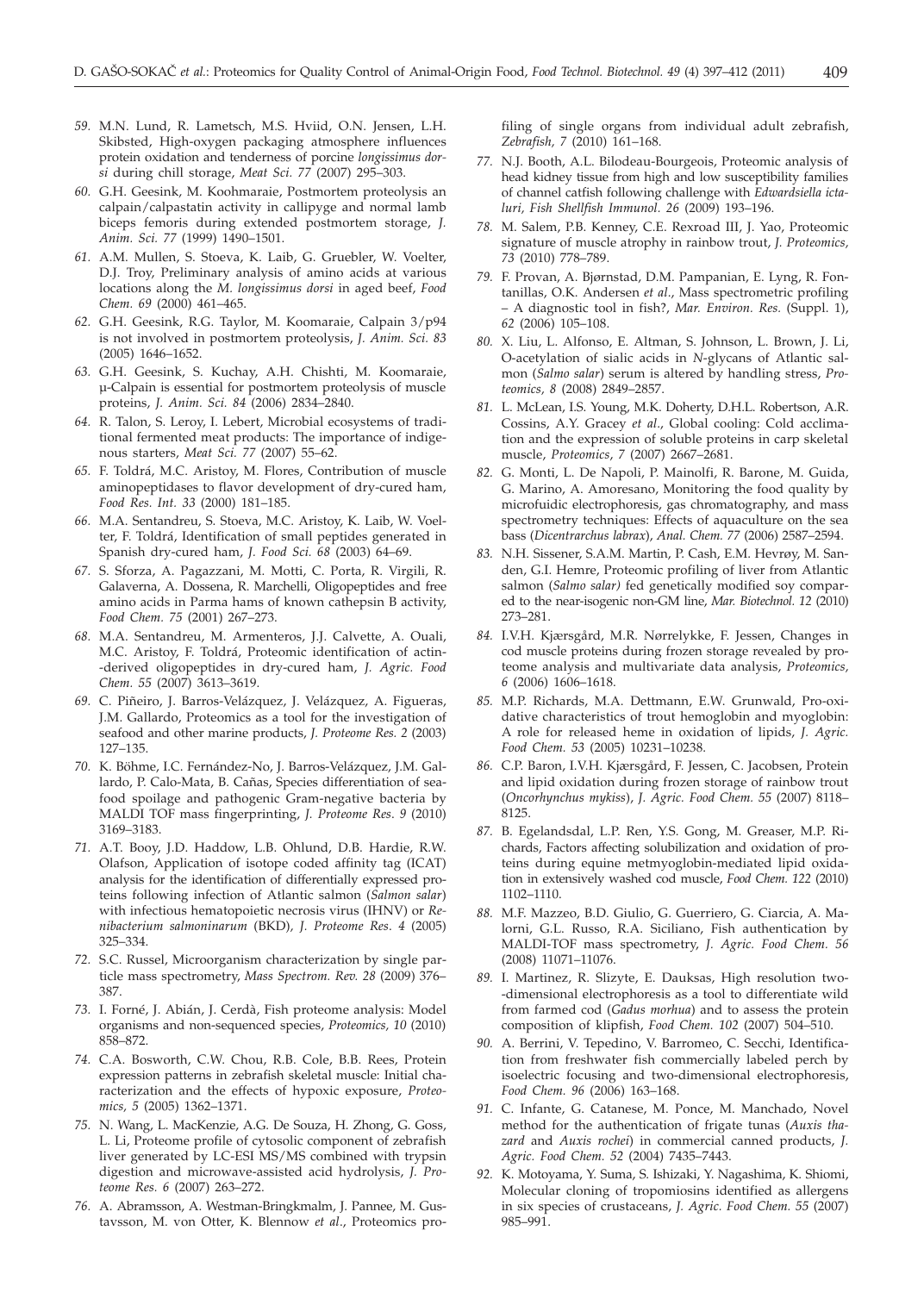- *93.* I. Martinez, T. Jakobsen Friis, M. Careche, *Post mortem* muscle protein degradation during ice-storage of Arctic (*Pandalus borealis*) and tropical (*Penaeus japonicus* and *Penaeus monodon*) shrimps: A comparative electrophoretic and immunological study, *J. Sci. Food Agric. 81* (2001) 1199– 1208.
- *94.* I. Ortea, B. Cañas, J.M. Gallardo, Mass spectrometry characterization of species-specific peptides from arginine kinase for the identification of commercially relevant shrimp species, *J. Proteome Res. 8* (2009) 5356–5362.
- *95.* I. Ortea, B. Cañas, P. Calo-Mata, J. Barros-Velázquez, J.M. Gallardo, Arginine kinase peptide mass fingerprinting as a proteomic approach for species identification and taxonomic analysis of commercially relevant shrimp species, *J. Agric. Food Chem. 57* (2009) 5665–5672.
- *96.* J.P. Zamorano, O. Martínez-Álvarez, P. Montero, M. del Carmen Gómez-Guillén, Characterisation and tissue distribution of polyphenol oxidase of deepwater shrimp (*Parapenaeus longirostris*), *Food Chem. 112* (2009) 104–111.
- *97.* X.P. Xiong, C. Wang, M.Z. Ye, T.C. Yang, X.X. Peng, H. Li, Differentially expressed outer membrane proteins of *Vibrio alginolyticus* in response to six types of antibiotics, *Marine Biotechnol. 12* (2010) 686–695.
- 98. T. Pogačić, N. Kelava, Š. Zaberlin, I. Dolenčić-Špehar, D. Samaržija, Methods for culture-independent identification of lactic acid bacteria in dairy products, *Food Technol. Biotechnol. 48* (2010) 3–10.
- *99.* A. Conti, M.G. Giuffrida, M. Cavaletto: Proteomics of Human Milk. In: *Proteomics of Human Body Fluids*, V. Thongboonkerd (Ed.), Human Press, Totowa, NJ, USA (2007) pp. 437–451.
- *100.* R. O'Donnell, J.W. Holland, H.C. Deeth, P. Alewood, Milk proteomics, *Int. Dairy J. 14* (2004) 1013–1023.
- *101.* M.A. Manso, J. Léonil, G. Jan, V. Gagnaire, Application of proteomics for characterisation of milk and dairy products, *Int. Dairy J. 15* (2005) 845–855.
- *102.* E.C. Pappa, J.A. Robertson, N.M. Rigby, F. Mellon, I. Kandarakis, E.N.C. Mills, Application of proteomic techniques to protein and peptide profiling of Teleme cheese made from different types of milk, *Int. Dairy J. 18* (2008) 605– 614.
- *103.* J. Meltretter, A. Schmidt, A. Humeny, C.M. Becker, M. Pischetsrieder, Analysis of the peptide profile of milk and changes during thermal treatment and storage, *J. Agric. Food Chem. 56* (2008) 2899–2906.
- *104.* F. Chevalier, C. Hirtz, N. Sommerer, A.L. Kelly, Use of reducing/nonreducing two-dimensional electrophoresis for the study of disulfide-mediated interactions between proteins in raw and heated bovine milk, *J. Agric. Food Chem. 57* (2009) 5948–5955.
- *105.* F. Fenaille, V. Parisod, J.C. Tabet, P.A. Guy, Carbonylation of milk powder proteins as a consequence of processing conditions, *Proteomics, 5* (2005) 3097–3104.
- *106.* L. Pampel, R. Boushaba, M. Udell, M. Turner, N. Titchener- -Hooker, The influence of major components on the direct chromatographic recovery of a protein from transgenic milk, *J. Chromatogr. A, 1142* (2007) 137–147.
- *107.* M.A. Al-Ghobashy, M.A.K. Williams, B. Brophy, G. Laible, D.R.K. Harding, On-line casein micelle distruption for downstream purification of recombinant human myelin basic protein produced in the milk of transgenic cows, *J. Chromatogr. B, 877* (2009) 1667–1677.
- *108.* X. Dai, X. Fang, F. Su, M. Yang, H. Li, J. Zhou, R. Xu, Accurate analysis of urea in milk and milk powder by isotope dilution gas chromatography-mass spectrometry, *J. Chromatogr. B, 19* (2010) 1634–1638.
- *109.* P.A. Guy, F. Fenaille, Contribution of mass spectrometry to assess quality of milk-based products, *Mass Spectrom. Rev. 25* (2006) 290–326.
- *110.* A. Di Luccia, G. Picariello, A. Trani, G. Alviti, P. Loizzo, M. Faccia, F. Addeo, Occurrence of b-casein fragments in cold-stored and curdled river buffalo (*Bubalus bubalis* L.) milk, *J. Dairy Sci. 92* (2009) 1319–1329.
- *111.* C. D'Ambrosio, S. Arena, A.M. Salzano, G. Renzone, L. Ledda, A. Scaloni, A proteomic characterization of water buffalo milk fraction describing PTM of major species and the identification of minor components involved in nutritient delivery and defense against pathogens, *Proteomics*, *8* (2008) 3657–3666.
- *112.* R.K. Chen, L.W. Chang, Y.Y. Chung, M.H. Lee, Y.C. Ling, Quantification of cow milk adulteration in goat milk using high-performance liquid chromatography with electrospray ionization mass spectrometry, *Rapid Commun. Mass Spectrom. 18* (2004) 1167–1171.
- *113.* H. Korhonen, A. Pihlanto, Bioactive peptides: Production and functionality, *Int. Dairy J. 16* (2006) 945–960.
- *114.* J.J. Pins, J.M. Keenan, Effects of whey peptides on cardiovascular disease risk factors, *J. Clin. Hypertens. 8* (2006) 775– 782.
- *115.* H. Meisel, R.J. FitzGerald, Biofunctional peptides from milk proteins: Mineral binding and cytomodulatory effects, *Curr. Pharm. Des. 9* (2003) 1289–1295.
- *116.* R. Yamauchi, H. Usui, J. Yunden, Y. Takenaka, F. Tani, M. Yoshikawa, Characterization of b-lactotensin, a bioactive peptide derived from bovine  $\beta$ -lactoglobulin, as a neurotensin agonist, *Biosci. Biotechnol. Biochem. 67* (2003) 940–943.
- *117.* A.R. Madureira, C.I. Pereira, A.M.P. Gomes, M.E. Pintado, F.X. Malcata, Bovine whey proteins – Overview on their main biological properties, *Food Res. Int. 40* (2007) 1197– 1211.
- *118.* S.M. Lam, P.J. Moughan, A. Awati, H.R. Morton, The influence of whey protein and glycomacropeptide on satiety in adult humans, *Physiol. Behav. 96* (2009) 162–168.
- *119.* A.D. Madureira, T. Tavares, A.M. Gomes, M.E. Pintado, F.X. Malcata, Physiological properties of bioactive peptides obtained from whey proteins, *J. Dairy Sci. 93* (2010) 437–455.
- *120.* M. Galvani, M. Hamdan, P.G. Righetti, Two-dimensional gel electrophoresis/matrix-assisted laser desorption/ionisation mass spectrometry of commercial bovine milk, *Rapid Commun. Mass Spectrom. 15* (2001) 258–264.
- *121.* P.F. Fox, A. Brodkorb, The casein micelle: Historical aspects, current concepts and significance, *Int. Dairy J. 18* (2008) 677–684.
- *122.* D.F. Waugh, L.K. Creamer, C.W. Slattery, G.W. Dresdner, Core polymers of casein micelles, *Biochemistry*, *9* (1970) 786– 795.
- *123.* M. Glantz, T.G. Devold, G.E. Vegarud, H. Lindmark Månsson, H. Stålhammar, M. Paulsson, Importance of casein micelle size and milk composition for milk gelation, *J. Dairy Sci. 93* (2010) 1444–1451.
- *124.* C. Holt, Casein micelle substructure and calcium phosphate interactions studied by Sephacryl column chromatography, *J. Dairy Sci. 81* (1998) 2994–3003.
- *125.* E.S. Sørensen, L. Møller, M. Vinther, T.E. Petersen, L.K. Rasmussen, The phosphorylation pattern of human  $\alpha_{s1}$ -casein is markedly different from the ruminant species, *Eur. J. Biochem. 270* (2003) 3651–3655.
- *126.* L.A. Di Luccia, G. Picariello, A. Trani, G. Alviti, P. Liozzo, M. Faccia, F. Addeo, Occurrence of b-casein fragments in cold-stored and curdled river buffalo (*Bubalus bubalus* L.) milk, *J. Dairy Sci. 92* (2009) 1319–1329.
- *127.* A. Matéos, J.M. Girardet, D. Mollé, A. Dary, L. Miclo, J.L. Gaillard, Two-dimensional cartography of equine  $\beta$ -casein variants achieved by isolation of phosphorylation iso-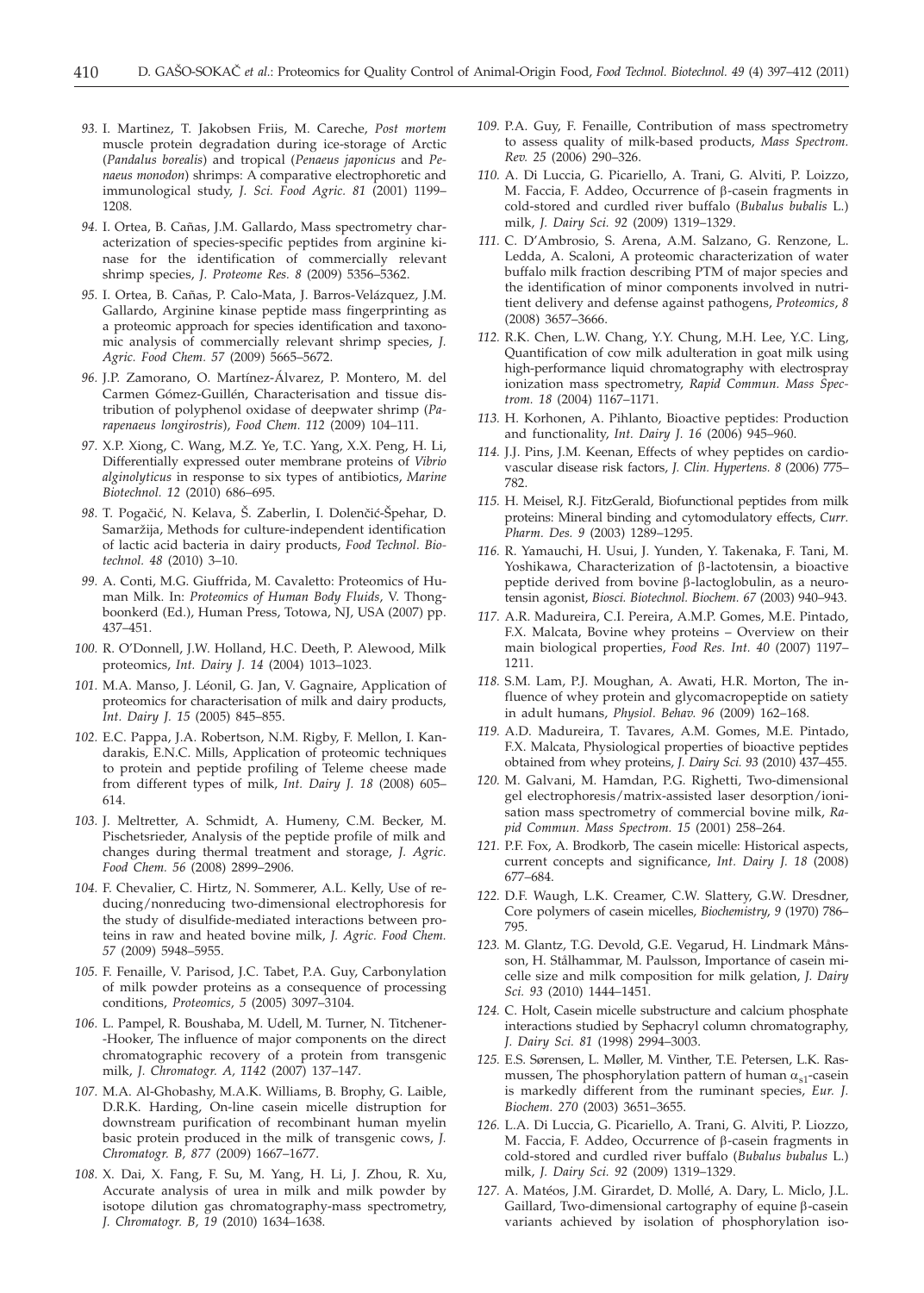forms and control of the deamidation phenomenon, *J. Dairy Sci. 92* (2009) 2389–2399.

- *128.* P. Roncada, A. Gaviraghi, S. Liberatori, B. Canas, L. Bini, G.F. Greppi, Identification of caseins in goat milk, *Proteomics, 2* (2002) 723–726.
- *129.* M.E. Farías, M.J. Martinez, A.M.R. Pilosof, Casein glycomacropeptide pH-dependent self-assembly and cold gelation, *Int. Dairy J. 20* (2010) 79–88.
- *130.* C. Thomä, I. Krause, U. Kulozik, Precipitation behaviour of caseinomacropeptides and their simultaneous determination with whey proteins by RP-HPLC, *Int. Dairy J. 16* (2006) 285–293.
- *131.* H.M. Farrell Jr., R. Jimenez-Flores, G.T. Bleck, E.M. Brown, J.E. Butler, L.K. Craemer *et al.*, Nomenclature of the proteins of cow's milk – Sixth revision, *J. Dairy Sci. 87* (2004) 1641–1674.
- *132.* K.F. Ng-Kwai-Hang, F. Grosclaude: Genetic Polymorphism of Milk Proteins. In: *Advanced Dairy Chemistry, Vol. 1: Proteins, Part B,* P.F. Fox, P.L.H. McSweeney (Eds.), Kluwer Academic/Plenum, New York, NY, USA (2003) pp. 739– 816.
- *133.* F. Morgan, S. Bouhallab, D. Mollé, G. Henry, J.L. Maubois, J. Léonil, Lactolation of  $\beta$ -lactoglobulin monitored by electrospray ionisation mass spectrometry, *Int. Dairy J. 8* (1998) 95–98.
- *134.* R. Cozzolino, S. Passalacqua, S. Salemi, D. Garozzo, Identification of adulteration in water buffalo mozzarella and in ewe cheese by using whey proteins as biomarkers by matrix-assisted laser desorption/ionization mass spectrometry, *J. Mass Spectrom. 37* (2002) 985–991.
- *135.* M. Yamada, K. Murakami, J.C. Wallingfold, Y. Yuki, Identification of low-abundance proteins of bovine colostral and mature milk using two-dimensional electrophoresis followed by microsequence and mass spectrometry, *Electrophoresis*, *23* (2002) 1153–1160.
- *136.* W.N. Eigel, J.E. Butler, C.A. Ernstrom, H.M. Farrell, Jr., V.R. Harwalkar, R. Jennes, R.McL. Whitney, Nomenclature of the proteins of cow's milk – Fifth revision, *J. Dairy Sci. 67* (1984) 1599–1631.
- *137.* P.P. Ward, S. Uribe-Luna, O.M. Conneely, Lactoferrin and host defense, *Biochem. Cell Biol. 80* (2002) 95–102.
- *138.* H.J. Vogel, D.J. Schibli, W. Jing, E.M. Lohmeier-Vogel, R.F. Epand, R.M. Epand, Towards a structure-function analysis of bovine lactoferricin and related tryptophan- and arginine-containing peptides, *Biochem. Cell Biol. 80* (2002) 49–63.
- *139.* B.W.A. van der Strate, L. Beljaars, G. Molema, M.C. Harmsen, D.K.F. Meijer, Antiviral activities of lactoferrin, *Antiviral Res. 52* (2001) 225–239.
- *140.* B.S. Horton, Commercial utilization of minor milk components in the health and food industries, *J. Dairy Sci. 78* (1995) 2584–2589.
- *141.* M.B. Strøm, B.E. Haug, O. Rekdal, M.L. Skar, W. Stensen, J.S. Svendsen, Important structural features of 15-residue lactoferrin derivates and methods for improvement of antimicrobial activity, *Biochem. Cell Biol. 80* (2002) 65–74.
- *142.* A. Panchaud, M. Kussmann, M. Affolter, Rapid enrichment of bioactive milk proteins and iterative, consolidated protein identification by multidimensional protein identification technology, *Proteomics, 5* (2005) 3836–3846.
- *143.* K. Marshall, Therapeutic application of whey protein, *Altern. Med. Rev. 9* (2004) 136–156.
- *144.* D. Mollé, J. Jardin, M. Piot, M. Pasco, J. Léonil, V. Gagnaire, Comparision of electrospray and matrix-assisted laser desorption ionization on the same hybrid quadrupole time- -of-flight tandem mass spectrometer: Application to bidimensional liquid chromatography of proteins from bovine milk fraction, *J. Chromatogr. A, 1216* (2009) 2424–2432.
- *145.* B.Y. Fong, C.S. Norris, K.P. Palmano, Fractionation of bovine whey proteins and characterisation by proteomic techniques, *Int. Dairy J. 18* (2008) 23–46.
- *146.* N. Argov, D.G. Lemay, J.B. German, Milk fat globule structure and function: Nanoscience comes to milk production, *Trends Food Sci. Technol. 19* (2008) 617–623.
- *147.* H. Timmen, S. Patton, Milk fat globules: Fatty acid composition, size and *in vivo* regulation of fat liquidity, *Lipids*, *23* (1988) 685–689.
- *148.* T.A. Reinhardt, J.D. Lipolis, Developmental changes in the milk fat globule membrane proteome during transition from colostrum to milk, *J. Dairy Sci. 91* (2008) 2307–2318.
- *149.* I.H. Mather, A review and proposed nomenclature for major proteins of the milk-fat globule membrane, *J. Dairy Sci. 83* (2000) 203–247.
- *150.* L. Bianchi, M. Puglia, C. Landi, S. Matteoni, D. Perini, A. Armini *et al.,* Solubilization methods and reference 2-DE map of cow milk fat globules, *J. Proteomics*, *72* (2009) 853– 864.
- *151.* C. Lopez, V. Briard-Bion, O. Menard, F. Rousseau, P. Pradel, J.M. Besle, Phospholipid, sphingolipid, and fatty acid compositions of the milk fat globule membrane are modified by diet, *J. Agric. Food Chem. 56* (2008) 5226–5236.
- *152.* Dj. Josic, J.G. Clifton, Mammalian plasma membrane proteomics, *Proteomics, 7* (2007) 3010–3029.
- *153.* T.A. Reinhardt, J.D. Lippolis, Bovine milk fat globule membrane proteome, *J. Dairy Res. 73* (2006) 406–416.
- *154.* C. Vanderghem, C. Blecker, S. Danthine, C. Deroanne, E. Haubruge, F. Guillonneau *et al.*, Proteome analysis of the bovine milk fat globule: Enhancement of membrane purification, *Int. Dairy J. 18* (2008) 885–893.
- *155.* L. Sando, R. Pearson, C. Gray, P. Parker, R. Hawken, P.C. Thompson *et al.*, Bovine *Muc1* is a highly polymorphic gene encoding an extensively glycosylated mucin that binds bacteria, *J. Dairy Sci. 92* (2009) 5276–5291.
- *156.* G. Smolenski, S. Haines, F.Y. Kwan, J. Bond, V. Farr, S.R. Devis *et al.,* Characterisation of host defence proteins in milk using proteomic approach, *J. Proteome Res. 6* (2007) 207–215.
- *157.* H.M. Martin, J.T. Hancock, V. Salisbury, R. Harrison, Role of xanthine oxidoreductase as an antimicrobial agent, *Infect. Immun. 72* (2004) 4933–4939.
- *158.* K. Dewettinck, R. Rombaut, N. Thienpont, T.T. Le, K. Massens, J. Van Camp, Nutritional and technological aspects of milk fat globule membrane material, *Int. Dairy J. 18* (2008) 436–457.
- *159.* P. Riccio, The proteins of the milk fat globule in the balance, *Trends Food Sci. Technol. 15* (2004) 458–461.
- *160.* B.Y. Fong, C.S. Norris, Quantification of milk fat globule membrane proteins using selected reaction monitoring mass spectrometry, *J. Agric. Food Chem. 57* (2009) 6021–6028.
- *161.* S. Gallier, D. Gragson, R. Jaminéz-Flores, D. Everett, Using confocal laser scanning microscopy to probe the milk fat globule membrane and associated proteins, *J. Agric. Food Chem. 14* (2010) 4250–4257.
- *162.* C. Lopez, Focus on the supramolecular structure of milk fat in dairy products, *Reprod. Nutr. Dev. 45* (2005) 497–511.
- *163.* E.L.F. Graves, A.D. Beaulieu, J.K. Drackley, Factors affecting the concentration of sphingomyelin in bovine milk, *J. Dairy Sci. 90* (2007) 706–715.
- *164.* M. Corredig, R.R. Roesch, D.G. Dalgleisch, Production of a novel ingredient from buttermilk, *J. Dairy Sci. 86* (2003) 2744–2750.
- *165.* Dj. Josic, S. Kovac, Application of proteomics in biotechnology – Microbial proteomics, *Biotechnol. J. 3* (2008) 496– 509.